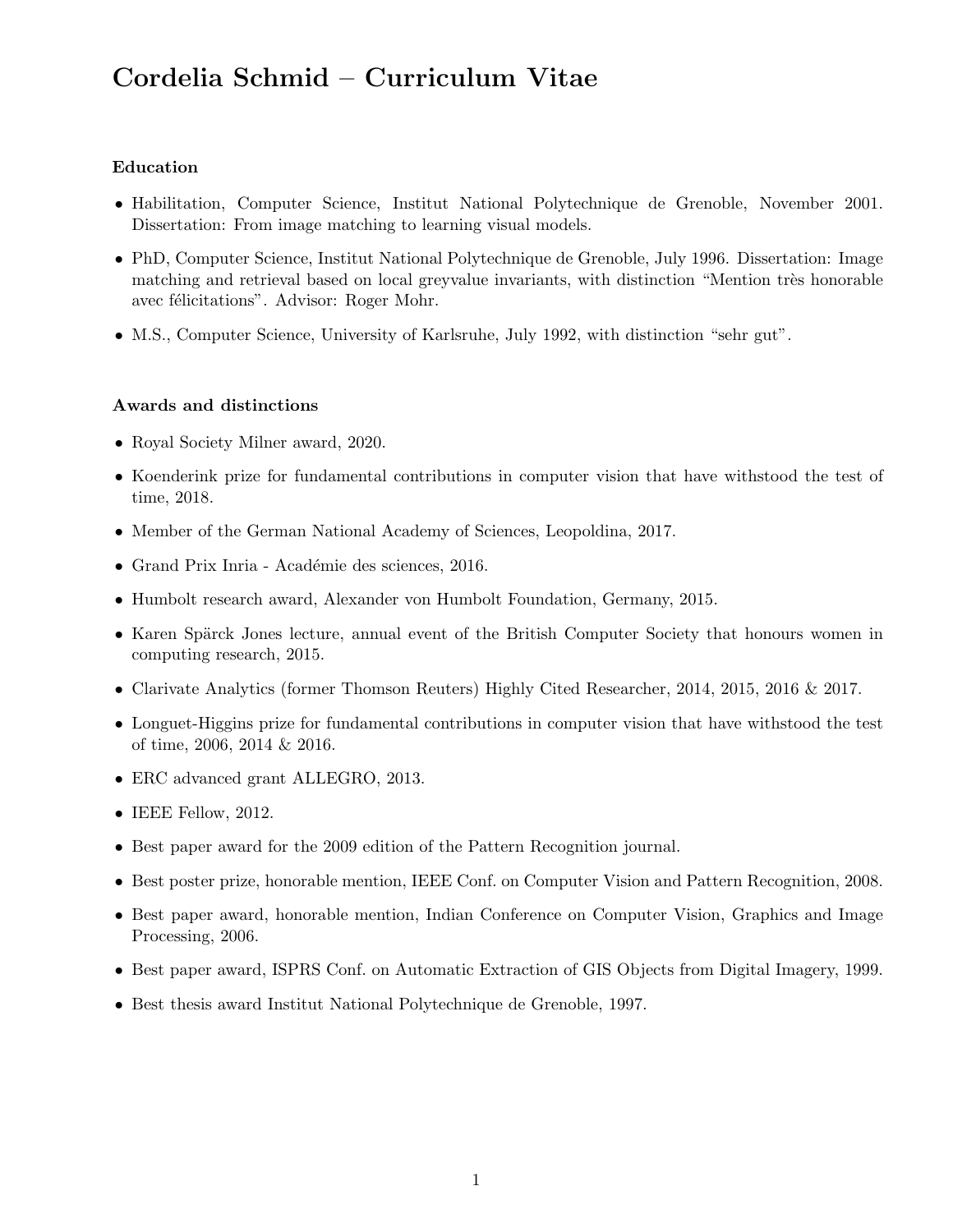### Challenges and competitions

- Winner of CVPR 2020 Video Pentathlon challenge.
- Winner of VOT-TIR 2015 tracking competition.
- Winner of Thumos 2014 action localization challenge.
- Winner of Thumos 2013 action classification challenge.
- Winner of TRECVID 2012 & 2013 multi-media event detection competition.
- Winner of TRECVID 2008 video copy detection competition.
- Winner of PASCAL Visual Object Classes Challenge Competitions, 2005–08, 10 & 11.

# Employment

- Google research scientist, part-time 50%, 2018—.
- Research Director, Inria, second class 2004–2008, first class 2008–2015, exceptional class 2016—.
- Head of the THOTH Inria team, 2016–2018.
- Head of the LEAR Inria team, 2003–2015.
- Research Scientist, Inria, 1997–2004.
- Research Assistant, Oxford University, Robotics Research Group, 1996–1997.
- Ph.D. Fellowship, Marie Curie EU grant and Inria grant, 1993–1996.

# Professional activities

| Editor-in-Chief: | • International Journal of Computer Vision $(2013-2018)$ .                                                                                                                                                       |
|------------------|------------------------------------------------------------------------------------------------------------------------------------------------------------------------------------------------------------------|
| Editorial Board: | • Foundations and Trends in Computer Graphics and Vision $(2005-)$ .<br>• International Journal of Computer Vision $(2004-2012)$ .<br>• IEEE Trans. on Pattern Analysis and Machine Intelligence $(2001-2005)$ . |
| General Chair:   | • Internation Conference on Computer Vision, 2023.<br>• European Conference on Computer Vision, 2020.<br>• IEEE Conference on Computer Vision and Pattern Recognition, 2015.                                     |
| Program Chair:   | • European Conference on Computer, 2012.<br>• IEEE Conference on Computer Vision and Pattern Recognition, 2005.                                                                                                  |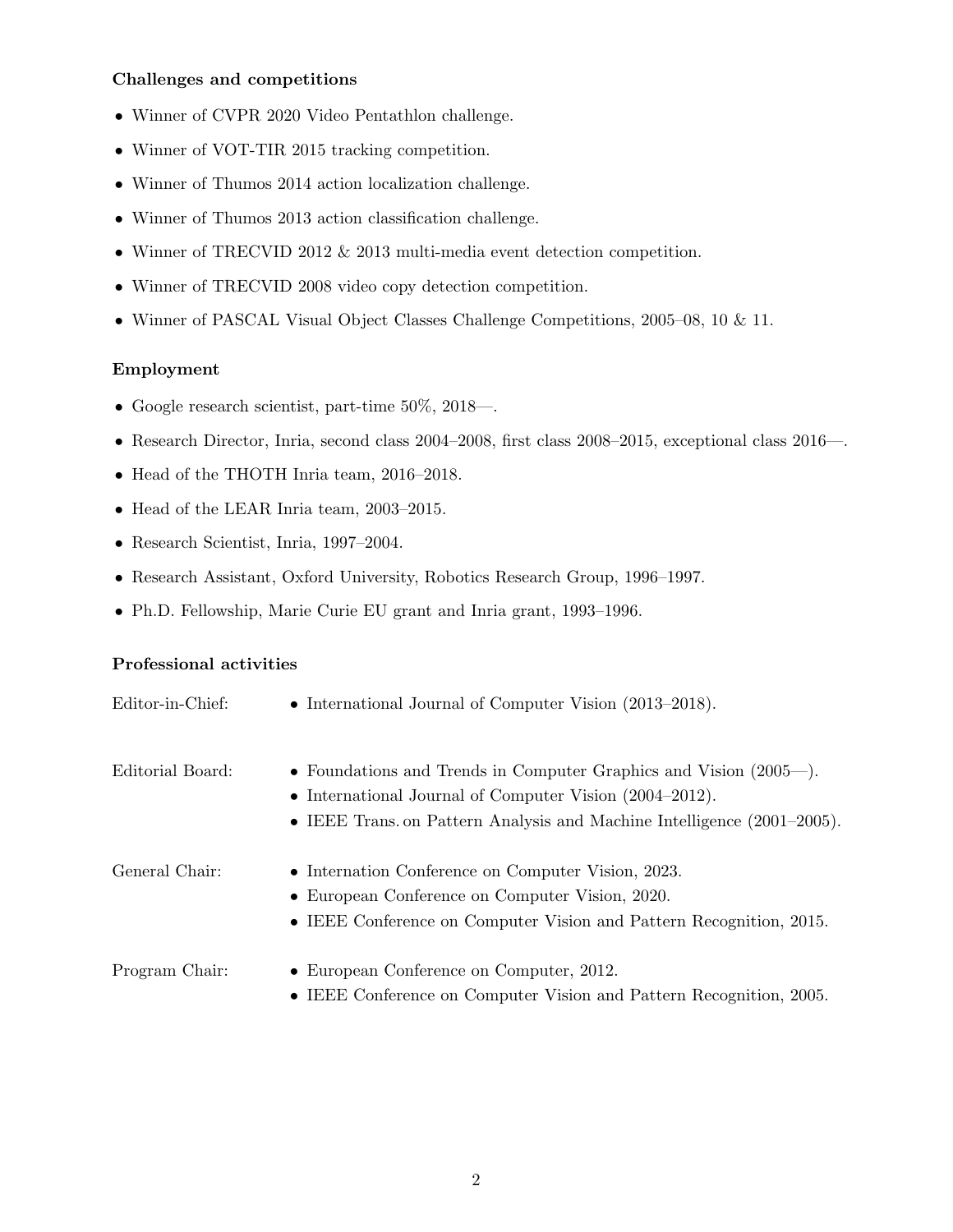| Workshop Chair:  | • Ellis Workshop for Computer Vision and Machine Learning, virtual, July 2020.<br>• Workshop on YouTube-8M Large-Scale Video Understanding, in conjunction<br>with ICCV'19, Seoul, $2019$ . |
|------------------|---------------------------------------------------------------------------------------------------------------------------------------------------------------------------------------------|
|                  | • Ellis Workshop for Computer Vision and Machine Mearning, San Sebastian,<br>September 2019.                                                                                                |
|                  | • Workshop on Artificial Intelligence, Horizon Maths, Paris, 2018.                                                                                                                          |
|                  | • Workshop on Frontiers of Video Technology, San Jose, 2017.                                                                                                                                |
|                  | • ALLEGRO Workshop on Weakly Supervised Learning and Video Recognition,<br>Grenoble, 2014 & 2015.                                                                                           |
|                  | • IPAM Workshop on Large Scale Multimedia Search, Los Angeles, US, 2012.                                                                                                                    |
|                  | • CVPR'09 Workshop on Feature Detectors and Descriptors, 2009.                                                                                                                              |
|                  | • Int. Workshop on Video, Barcelona, Spain, 2009.                                                                                                                                           |
|                  | • 4th Int. Workshop on Object Recognition, Como, Italy, 2008.                                                                                                                               |
|                  | • 3rd Int. Workshop on Object Recognition, Siracusa, Italy, 2006.                                                                                                                           |
|                  | • 2nd Int. Workshop on Object Recognition, Taormina, Italy, 2004.                                                                                                                           |
|                  | • 1st Int. Workshop on Object Recognition, Taormina, Italy, 2003.                                                                                                                           |
|                  |                                                                                                                                                                                             |
|                  | Summer School Chair: • PRAIRIE Artifical Intelligence Summer School, Grenoble, 2018.                                                                                                        |
|                  | • Visual Recognition and Machine Learning Summer School, Paris, 2013.                                                                                                                       |
|                  | • Visual Recognition and Machine Learning Summer School, Grenoble, 2012.                                                                                                                    |
|                  | • Visual Recognition and Machine Learning Summer School, Paris, 2011.                                                                                                                       |
|                  | • Visual Recognition and Machine Learning Summer School, Grenoble, 2010.                                                                                                                    |
|                  |                                                                                                                                                                                             |
| Area Chair:      | • IEEE International Conf. on Comp. Vision, $2003$ , $2005$ , $2009$ , $2013$ , $2015$ ,<br>2017, 2019, 2021.                                                                               |
|                  | • IEEE Conf. on Comp. Vision & Pattern Recog., 2000, 2004, 2007, 2010, 2013.                                                                                                                |
|                  | • European Conference on Computer Vision, 2002, 2004, 2008, 2010, 2016, 2018.                                                                                                               |
|                  | • Congrès de Reconnaissance de Formes et Intelligence Artif., 2004, 2008, 2010.                                                                                                             |
|                  | Asian Conference on Computer Vision, 2007.                                                                                                                                                  |
|                  | • Neural Information Processing Systems, 2005, 2006, 2012, 2017, 2018 (senior<br>AC), $2019$ (senior AC), $2020$ (senior AC).                                                               |
|                  | • International Conference on Machine Learning, 2018.                                                                                                                                       |
|                  |                                                                                                                                                                                             |
| Award committee: | $\bullet$ CVPR 2020 best paper award.                                                                                                                                                       |
|                  | • Oréal-UNESCO award France for Women in Sciences 2017.                                                                                                                                     |
|                  | • Young researcher award 2014, 2015 $\&$ 2020.                                                                                                                                              |
|                  | • Longuet-Higgins award $2015$ , $2019$ .                                                                                                                                                   |
|                  | $\bullet$ Helmholtz award 1987–1999.                                                                                                                                                        |
|                  | • ECCV 2008 best paper prize.                                                                                                                                                               |
|                  | • NIPS 2006 best student paper.                                                                                                                                                             |
|                  |                                                                                                                                                                                             |
|                  |                                                                                                                                                                                             |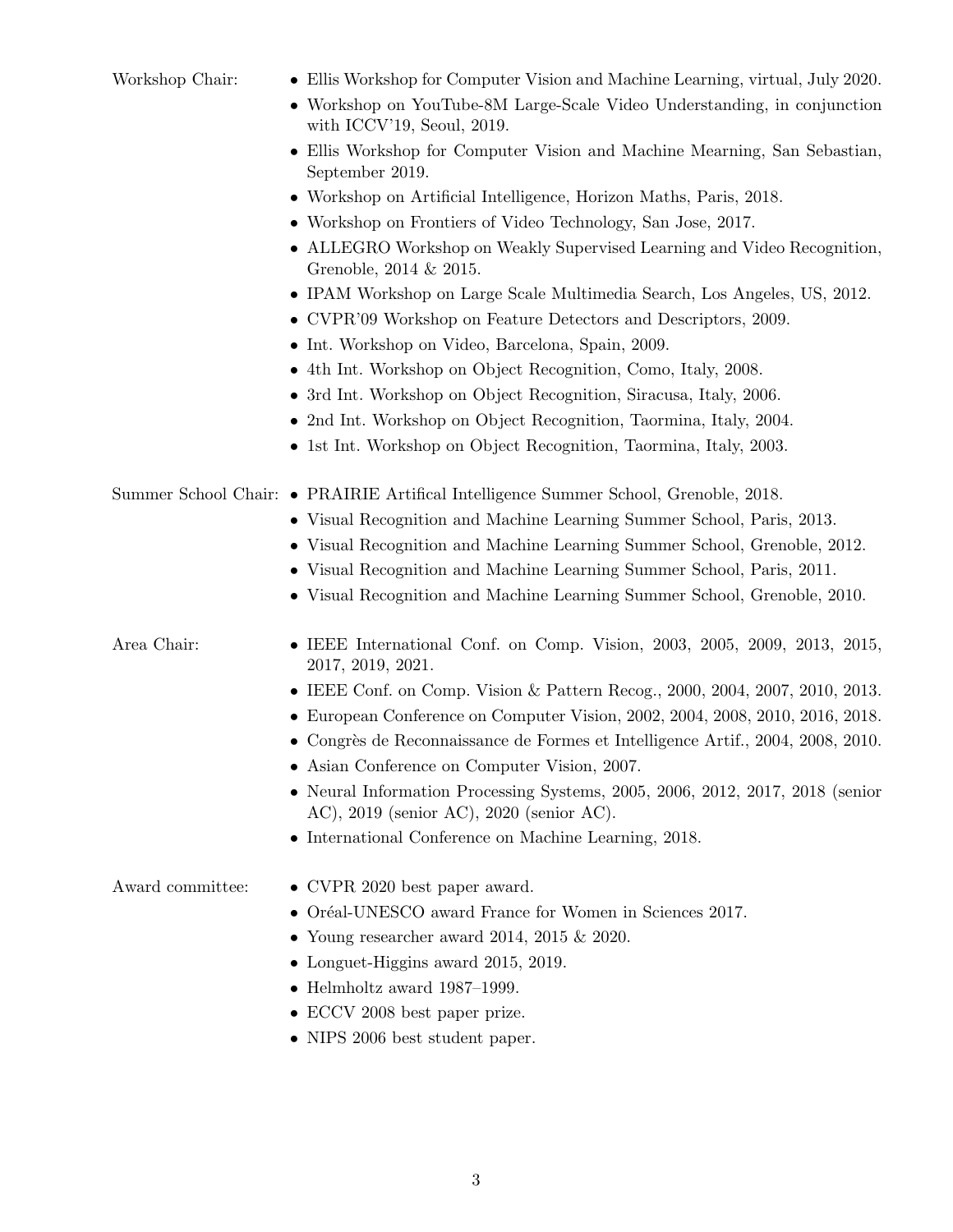| Supervision: | • 7 PhD students current; 32 PhD students graduated; five with awards:<br>Longuet-Higgins award 2014 for K. Mikolajczyk; AFRIF PhD award 2014 for<br>G. Cinbis; Longuet-Higgins award 2015 for N. Dalal; Longuet-Higgins award<br>2016 for S. Lazebnik; AFRIF PhD award 2019 and Ellis PhD award 2020 for<br>G. Varol. |
|--------------|------------------------------------------------------------------------------------------------------------------------------------------------------------------------------------------------------------------------------------------------------------------------------------------------------------------------|
|              | $\bullet$ 18 postdocs past.                                                                                                                                                                                                                                                                                            |
|              | $\bullet$ 1 engineer current; 12 engineers past.                                                                                                                                                                                                                                                                       |
| Teaching:    | • Object recognition and computer vision, Master-2 MVA, ENS, 10 hours per<br>year (equivalent 15hTD), $2008-2020$ .                                                                                                                                                                                                    |
|              | • Object recognition, Master-2 Computer Science, Grenoble University, 10 hours<br>per year (equivalent 15hTD), 2001-2004, 2007-2019.                                                                                                                                                                                   |
|              | • Image databases, 3rd year ENSIMAG, 12 hours per year, $2002-2003$ .                                                                                                                                                                                                                                                  |
|              | • Object oriented software development, 2nd year ENSIMAG, 40 hours per<br>year, 2001-2003.                                                                                                                                                                                                                             |
|              | • Analysis of algorithms, 2nd year ENSIMAG and ESISAR, 80 hours per year,<br>1998-2001.                                                                                                                                                                                                                                |
| Research:    | • Member of TPAMI EIC search committee, 2021.                                                                                                                                                                                                                                                                          |
|              | • Member of Technical Activities Board for International Foundation of<br>Robotics Research, 2020—.                                                                                                                                                                                                                    |
|              | • Member of Scientific Advisory Committee of the Helmholtz AI Cooperation<br>Unit, $2020$ —.                                                                                                                                                                                                                           |
|              | • Member of scientific advisory board for the German Competence Centers for<br>AI Research, $2019$ —.                                                                                                                                                                                                                  |
|              | • Director of Ellis program on Computer Vision and Machine Learning, 2019—.                                                                                                                                                                                                                                            |
|              | • Member of board of directors of the Computer Vision Foundation (CVF),<br>$2016 -$ .                                                                                                                                                                                                                                  |
|              | • Member of a hiring committee at KTH, Stockholm, 2016.                                                                                                                                                                                                                                                                |
|              | • Member of a hiring committee at MPI Intelligent Systems, 2016.                                                                                                                                                                                                                                                       |
|              | • Member of a hiring committee at NTNU Trondheim, 2015.                                                                                                                                                                                                                                                                |
|              | • Member of the evaluation panel for ERC starting grants, 2014.                                                                                                                                                                                                                                                        |
|              | • Member of the PAMI-TC executive committee, $2014-$ .                                                                                                                                                                                                                                                                 |
|              | • Member of the PAMI-TC awards committee, 2013—.                                                                                                                                                                                                                                                                       |
|              | • Member of the "conseil d'AERES" (Agence d'évaluation de la recherche et de<br>l'enseignement supérieur), 2007-2011.                                                                                                                                                                                                  |
|              | • Member of the evaluation committee for audiovisual and multimedia projects<br>of Agence National de la Recherche (ANR), $2006 \& 2007$ .                                                                                                                                                                             |
|              | • Reviewer for ERC grants, European projects, VENI (Netherlands), FACR<br>(Québec), ANR (France), ANVAR (France), Israel Science Foundation,<br>Austrian Sciene Fund, Vienna Science and Technology Fund, Czech Science<br>Foundation.                                                                                 |
|              | • Reviewer and examiner for 33 PhD and 10 HDR theses.                                                                                                                                                                                                                                                                  |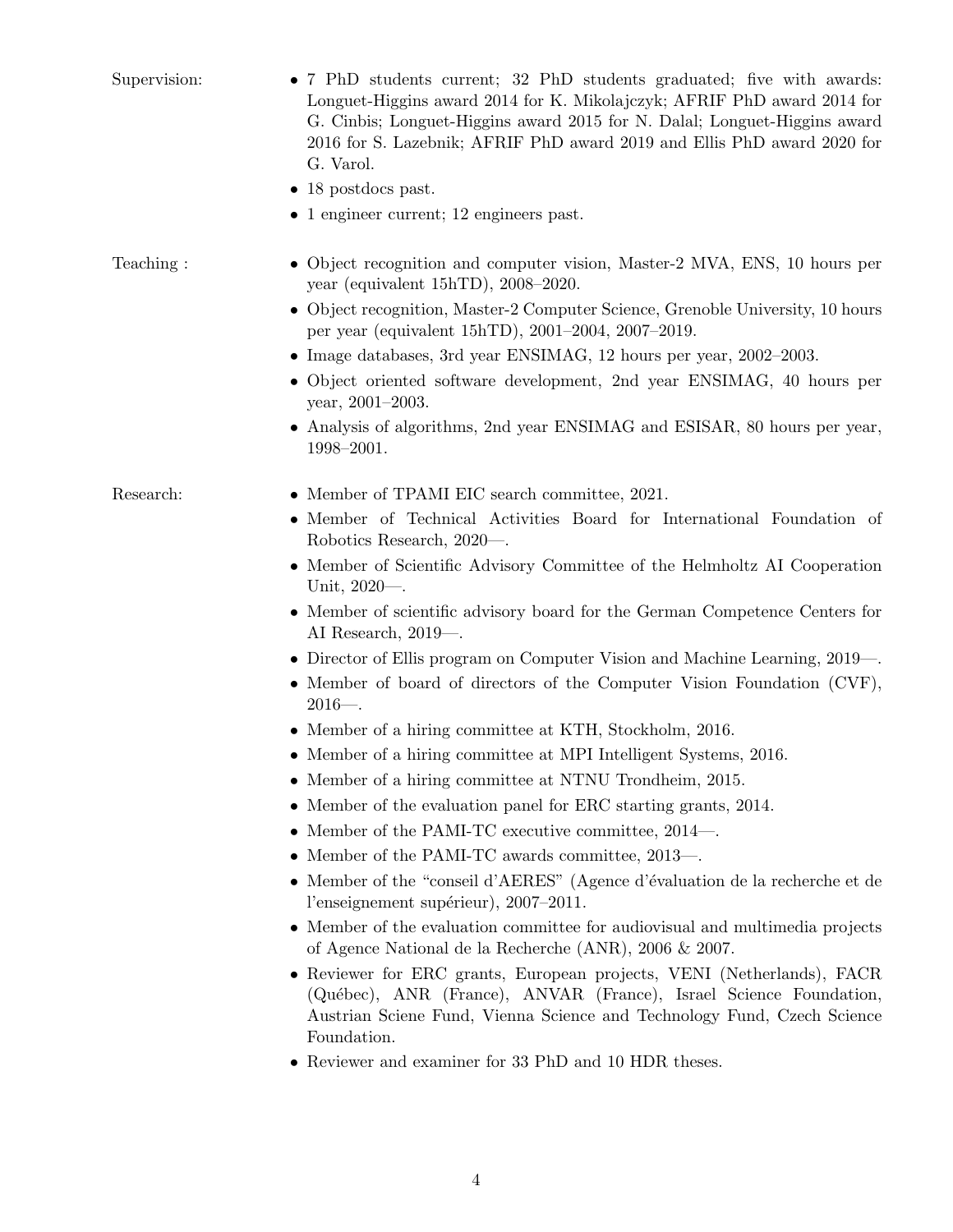- Inria : • Member of the Inria-académie des sciences award committe, 2019 & 2020.
	- Member of the "Comité scientifique", Inria Grenoble, 2015–2019.
	- Scientific organization of the Inria evaluation for theme "Vision, Perception and Multimedia Interpretation", 2014.
	- President of the Inria recruiting committee for Grenoble, 2009, 2010, 2013.
	- Member of the "bureau du comité de projet", Inria Grenoble,  $2007-2011$ .
	- Member of the "commission d'évaluation", Inria, 2002–2011.
	- Member of 17 Inria recruiting committees (12 CR and 5 DR recruiting committes), 2002–2011.
	- Scientific organization of the Inria evaluation for theme "Cog B", 2005.
	- Representative for international relations at Inria Grenoble, 2005–2007.
	- Member of the "commission emplois scientifiques" , Inria Grenoble, 2002–06.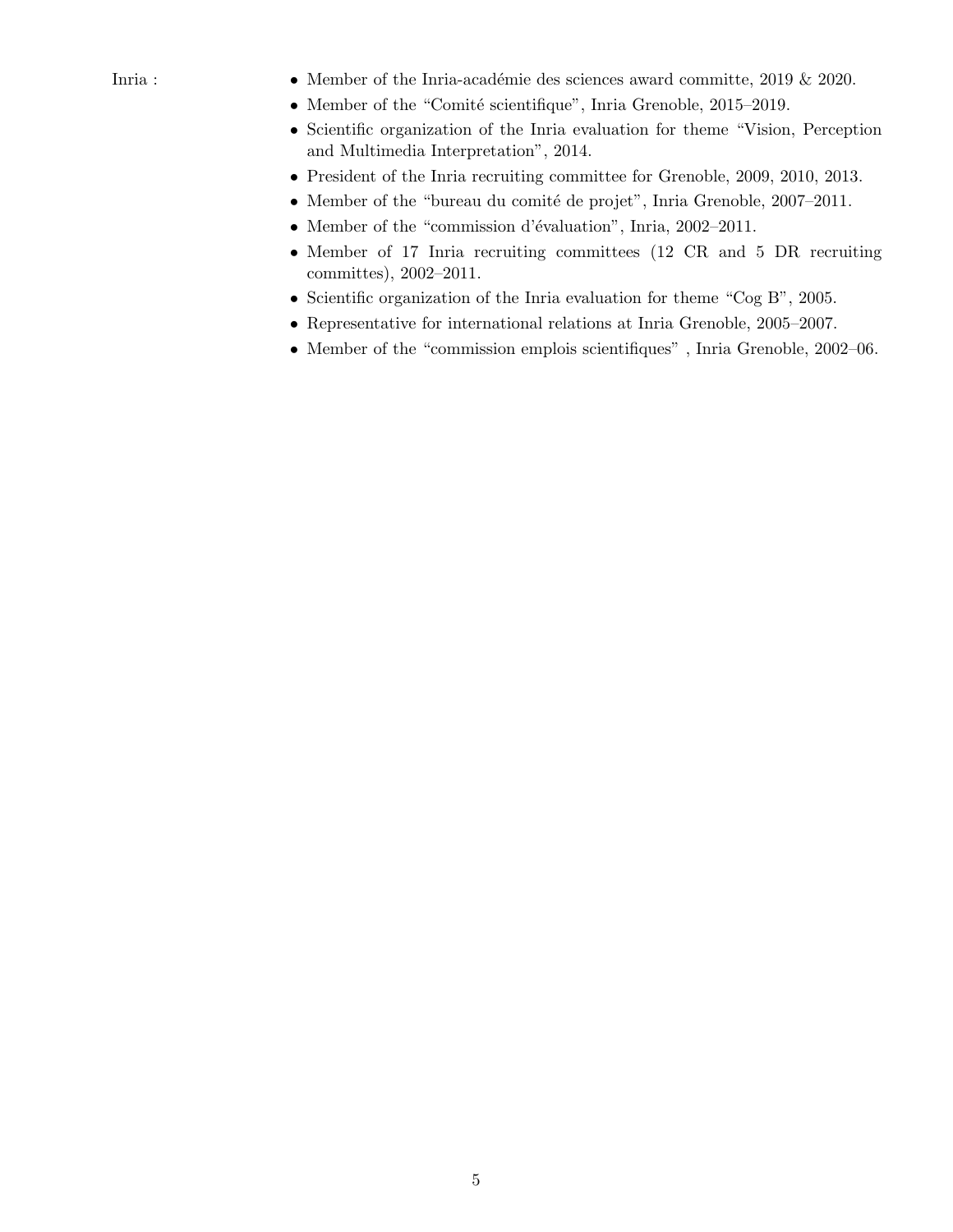- Grants: Research contract with Naver Labs Europe, 2017-2018.
	- Intel Network on Intelligent Systems Gift, 2017, 2018 & 2019.
	- Amazon Academic Research Award, 2017 & 2018.
	- Adobe Gift, 2017.
	- Facebook University Gift, 2015–2020.
	- Google Research Award, 2015–2016.
	- ERC advanced grant ALLEGRO, 2013–2019.
	- Research contract with Xerox, 2011-2013, 2014–2017.
	- MSR-Inria project "Scientific image and video data mining", 2008–2013, 2014–2017, 2018–2021.
	- EU integrated project AXES, 2011–2014.
	- Industrial contract with MBDA on pose and object identification, 2010–2013.
	- QUAERO search engine, French Grant "OSEO", 2008–2013.
	- "Géométrie algorithmique informationnelle et applications (GAIA)", French Grant "ANR blanc", 2007–2011. Grand prix ANR du numérique.
	- Prototype for an image search engine, French Grant "GRAVIT", 2007–2008.
	- Inria associated team with CMU, UIUC and Willow/Inria, 2007–2009.
	- Industrial contract with MBDA on object recognition and detection, 2007– 2010.
	- Cognitive-level annotation using latent statistical structure (CLASS), European Grant, 2006–2009.
	- Integrating knowledge, semantics and content for user-centered intelligent media services (aceMedia), European IP Grant, 2004–2007.
	- Pattern Analysis, Statistical Modeling and Computational Learning (PAS-CAL & PASCAL 2), "Network of Excellence", European Grant, 2004–2012.
	- Modèles visuels et statistiques pour la reconnaissance de classes d'images, French Grant "ACI masse de données", 2003–2006.
	- EADS postdoctoral grant on shape description, 2006.
	- Industrial contract with MBDA on object detection and tracking, 2005–2006.
	- CNRS/UIUC Grant with Professor J. Ponce, 2000-2006.
	- Learning for Adaptable Visual Assistants (LAVA), EU IST Grant, 2002–2005.
	- Video Browsing, Exploration and Structuring (VIBES), European Grant, FET, 2000–2004.
	- Global Architecture for Indexing and Retrieval of Multimedia Documents (AGIR), French Grant, RNT, 1999–2001.
	- Industrial contract with A $\acute{e}$ rospatiale on matching of aerial images and missile images, 1999–2001.
	- Industrial contract with Alcatel on the development of a prototype for interactive video navigation, 1996–1998.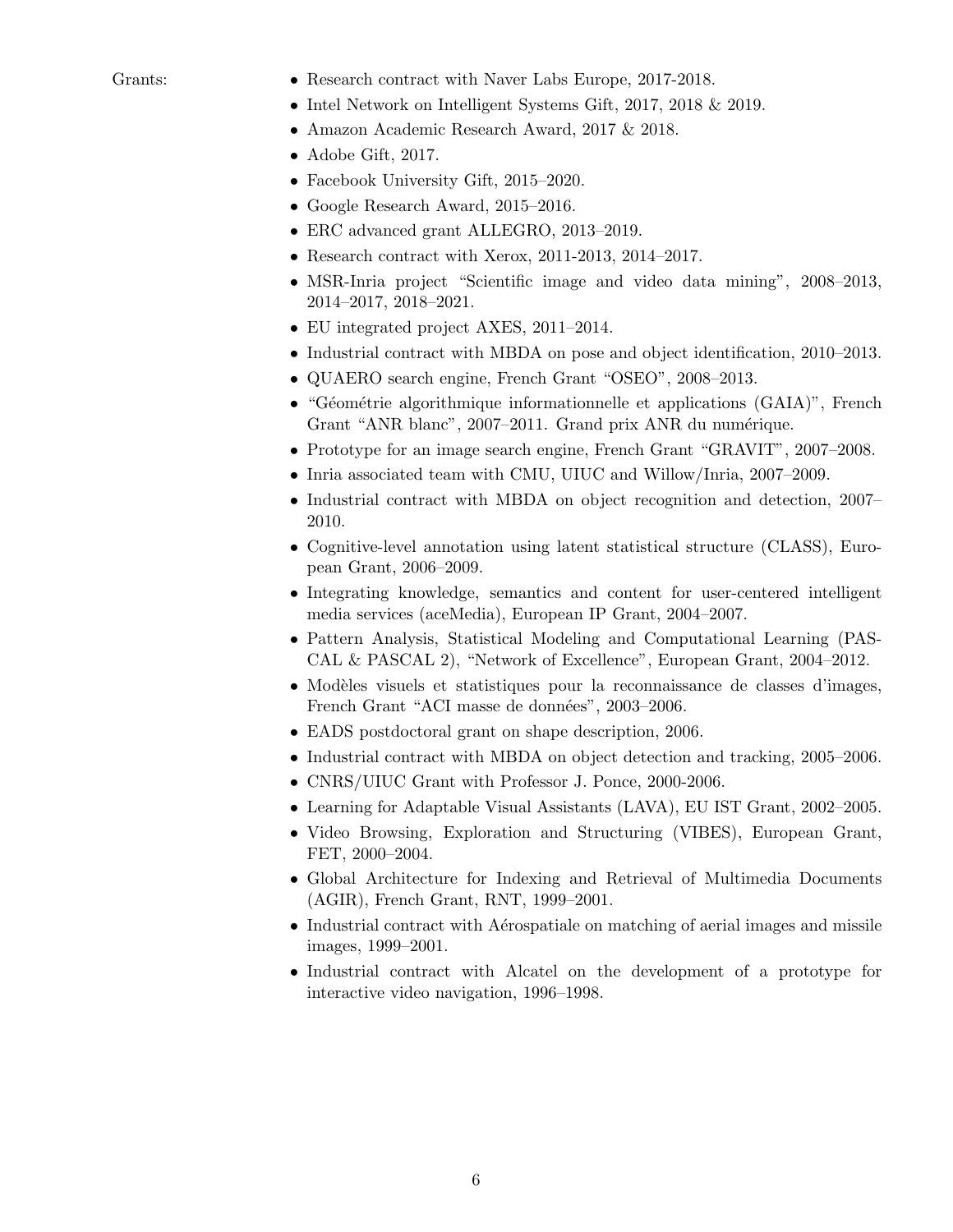- Transfer : Patent, C. Sun, A. Shrivastava, C. Schmid, R. Sukthankar, K. Murphy and C. Vondrick. Action localization using relational features. Published 02/2020, WO/2020/033345A1.
	- Patent, C. Schmid, S. Vijayanarasimhan, S. Ricco, B. Seybold, R. Sukthankar and K. Fragkiadaki. Determining structure and motion in images using neural networks. Published 11/2020, US/2020/0349722A1.
	- Patent, V. Choutas  $(25\%)$ , P. Weinzaepfel  $(25\%)$ , J. Revaud  $(25\%)$  and C. Schmid (25%). System and method for training a convolutional neural network and classifying an action performed by a subject in a video using the trained convolutional neural network. Published 10/2019, US/2019/0303677. Transferred to Naver.
	- Patent, Z. Akata (25%), F. Perronnin (25%), Z. Harchaoui (25%) and C. Schmid (25%). Label-embedding view of attribute-based recognition. Published 12/2014, US/2014/0376804A1. Transferred to Xerox.
	- Patent, H. Jégou (70%), C. Schmid (20%) and M. Douze (10%). Assistance device for image recognition. Published 07/2011, US/2011/0164822. Licensed to MilPix.
	- Co-founder and scientific advisor of the Start-Up MilPix, 2008. Transfer of image search technology, including image description and large scale search software.
	- Transfer of image classification software to the Start-Up WayWay, OMB Labs, 2014.
	- Collaboration with the Aerospatiale section of MBDA, 2004–2013.
		- In-depth report on the state of the art in object recognition, 2004.
		- Transfer of image matching and point tracking software, 2005.
		- PhD of H. Harzallah on vehicle recognition, 2007–2010.
		- Innovation prize of MBDA for the PhD of H. Harzallah, 2010.
		- Research contract on object pose estimation, 2010–2013.
	- Member of the scientific advisory board of IMRA-Europe, http://www.imraeurope.com, 2009–2013.
	- Transfer of image retrieval and face recognition software to the Start-Up Adways, 2012.
	- Transfer of face recognition software to the Start-Up Technosense, 2012.
	- Transfer of product quantization software to Technicolor, 2011.
	- Research license for image search software to Stanford University, San Diego University and California Institute of Technology, 2009.
	- Transfer of image description software to KOLOR, 2009.

# Software & Datasets : • Software, see http://lear.inrialpes.fr/software.

- Datasets, see http://lear.inrialpes.fr/data.
- Demonstrator for our image search software. Best demonstration award for the demonstration "10 million images on my laptop" at RFIA 2010.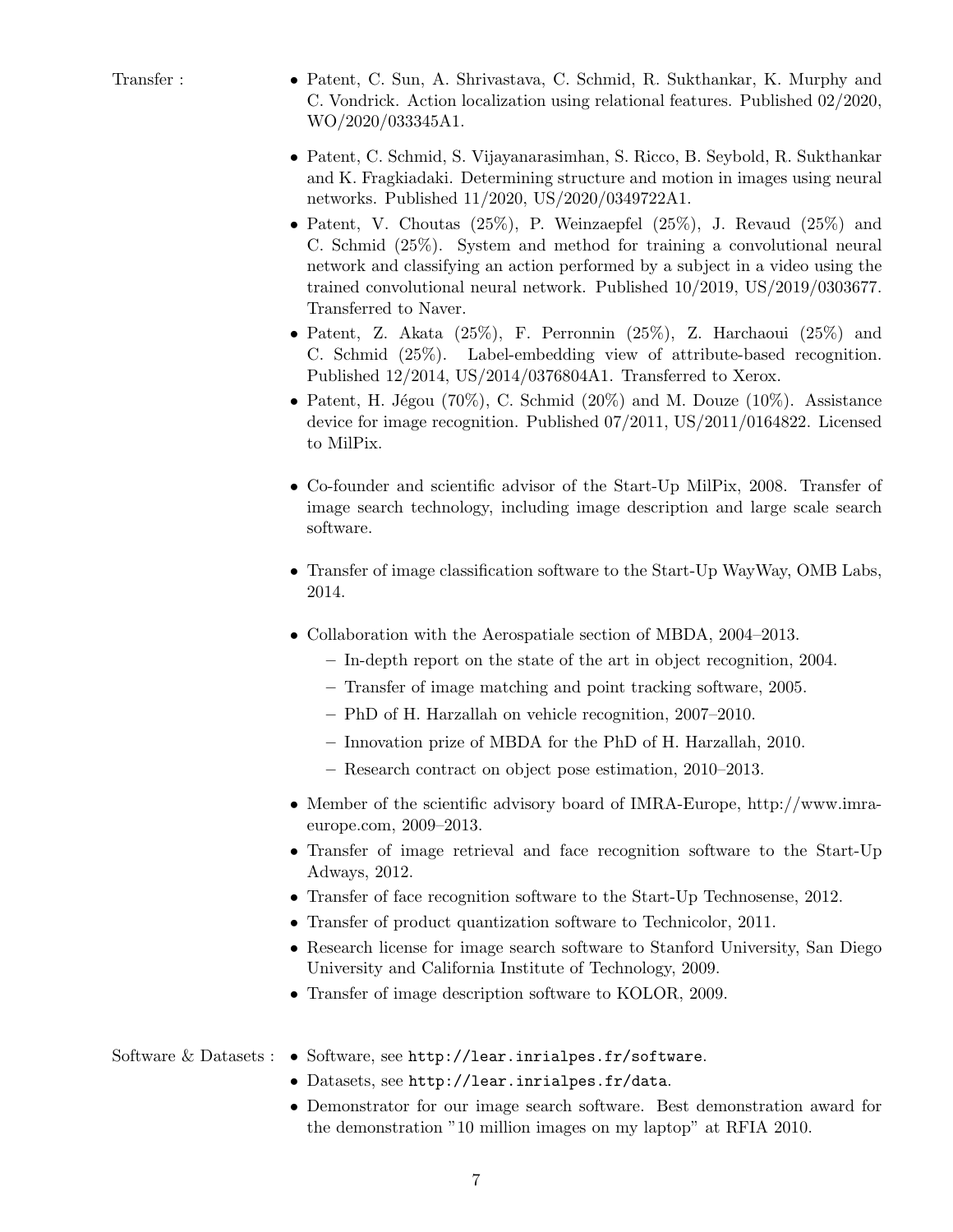Dissemination

- & Mentoring: Dinner speaker at the workshop "Women in Computer Vision", in conjunction with CVPR'19.
	- Participation in a round table on AI, a technology for innovation, forum 5i, Grenoble, May 2019.
	- Animating several mentorship sessions at Women in Data Science Conference, Zürich, April 2019.
	- Presentation at "An Evening with Google AI: Women in CV", Sunnyvale, December 2018.
	- Presentation on data for artificial intelligence at the Inria-Industry meeting, Paris, 2017.
	- "Extraction d'informations à partir des images", C. Schmid and J. Ponce. Les Big Data à Découvert. Editions du CNRS, 2017.
	- Presentation on human action recognition in videos at the "Journes NeuroSTIC In'Tech 2016", Grenoble, June 2016.
	- Mentor for female PhD students at the workshop "Women in Computer Vision", in conjunction with CVPR'15, CVPR'17, CVPR'18, ECCV'18 & CVPR'19.
	- Mentor at the Doctoral Consortium, in conjunction with ICCV'19, CVPR'19, ICCV'17, CVPR'16, ICCV'15, CVPR'14 & CVPR'10.
	- Seminar for high school teachers on visual description and recognition, March 2013.
	- "Automatic Recognition of Human Activities in Realistic Videos", A. Gaidon, Z. Harchaoui and C. Schmid. ERCIM NEWS 95, October 2013.
	- "De la reconnaissance de visages à l'interprétation de scènes complexes", Françoise Breton and Cordelia Schmid. Article for the general public in "20" ans Inria Grenoble", 2012.
	- Panel member and mentor at the workshop "Women in Machine Learning", in conjunction with NIPS'11.
	- Presentation on large-scale image search at "Journée d'échanges et de formation", LERTI, Inria, Grenoble, September 2010.
	- Panelist on Future Directions of Computer Vision at IEEE CVPR 2008.
	- Presentation of LEAR's image search demonstrator at the 2003, 2005 and 2006 "Fˆete de la Science", Grenoble and at the Forum 4i, Grenoble, 2006.
	- Interviewed and filmed for Computer Vision: Fact and Fiction, a DVD produced by UC San Diego aimed at high school students and the general public, 2005, http://vision.ucsd.edu/cvd.
	- Presentation on image search at the INTECH seminar "recherche par le contenu de documents multi-médias", Grenoble, 2002.
	- Presentation on invariant image description at the Inria-Industry seminar, Rocquencourt, 2001.
	- Demonstration of the "interactive video" software, "journées Rencontres Inria-Industrie", 1998.
	- Demonstration of the image retrieval software, CEBIT'96.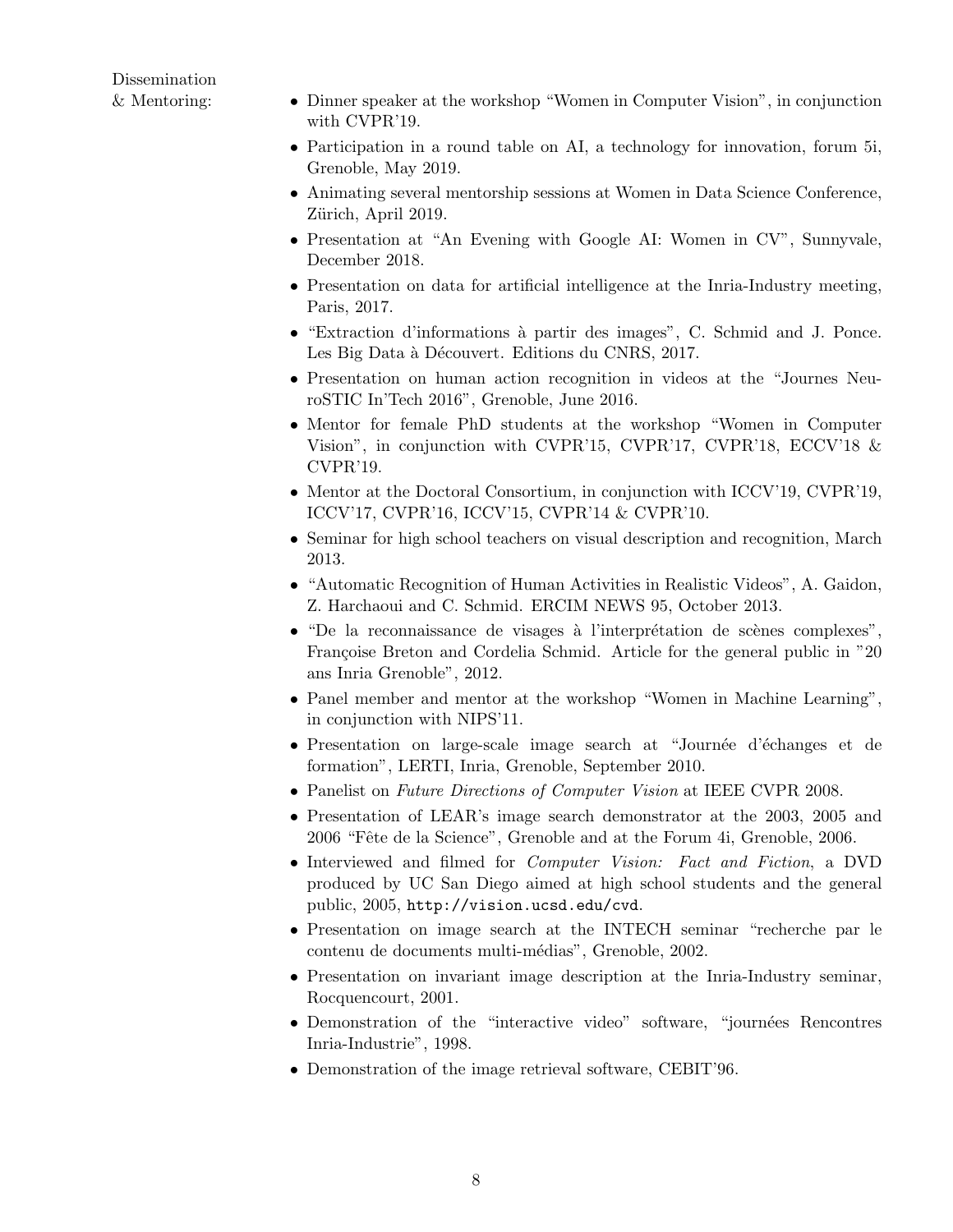# Invited presentations

### Invited conference and workshop presentations

- Milner lecture, November 2020.
- Keynote speaker at France is AI, November 2020.
- Invited speaker at Tracking and its many Guises Workshop, in conjunction with ECCV, virtual, August 2020.
- Invited speaker at Multi-modal Video Analysis Workshop, in conjunction with ECCV, virtual, August 2020.
- Keynote speaker at Computer Vision and Deep Learning Summit "Machines Can See", virtual, June 2020.
- Keynote speaker at GdR ISIS, virtual, June 2020.
- Keynote speaker at ICRA, virtual, June 2020.
- Keynote speaker at Applied Machine Learning Days, Imaging Track, Lausanne, January 2020.
- Invited speaker at BMVA symposium in Video Understanding, London, September 2019.
- Keynote speaker at BMVC'19, Cardiff, UK, September 2019.
- Keynote speaker at SIGIR'19, Paris, July 2019.
- Invited speaker at Computer Vision after 5 Years, in conjunction with CVPR'19, June 2019.
- Invited speaker at Tutorial on Unifying Human Activity Understanding, in conjunction with CVPR'19, June 2019.
- Invited speaker at Facebook AI Video Summit, Los Angeles, June 2019.
- Keynote speaker at AI Experts Workshop in conjunction with the AI for Good Global Summit, Geneva, May 2019.
- Invited speaker at Women in Data Science Conference, Zürich, April 2019.
- Invited speaker at collège de France seminar (chair of Stephane Mallat), February 2019.
- Invited speaker at the Google Multimodal Machine Perception Workshop, San Francisco, October 2018.
- Invited speaker at 11th Perceptual Organization in Computer Vision Workshop: Action, Perception and Organization, in conjunction with ECCV 2018, September 2018.
- Invited speaker at "What is optical flow for?" workshop, in conjunction with ECCV 2018, September 2018.
- Invited speaker at Third International Workshop on Video Segmentation, in conjunction with ECCV 2018.
- Keynote speaker at Deep Learning Conference, Rennes, September 2018.
- Keynote speaker at ActivityNet workshop, in conjunction with CVPR'18, June 2018.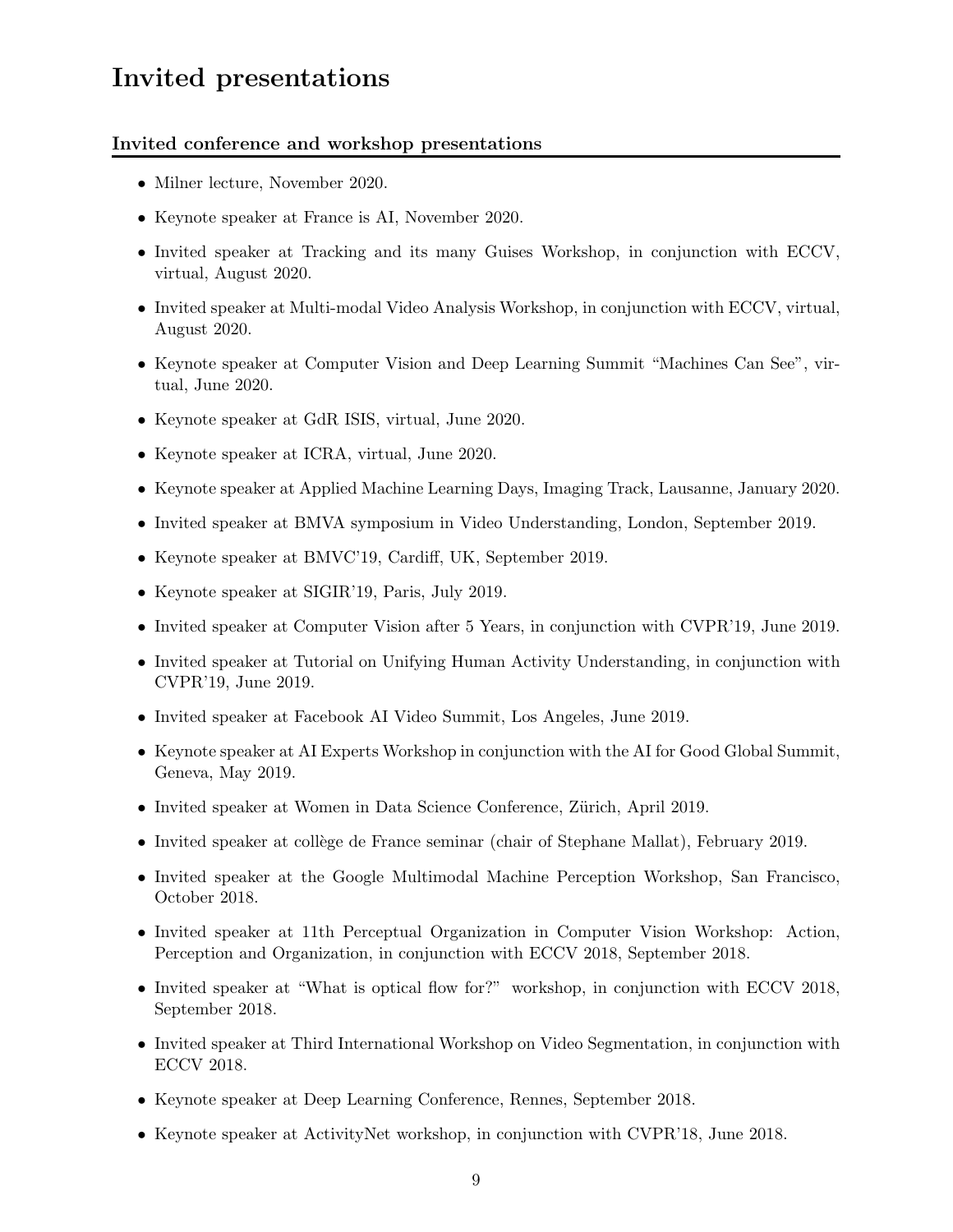- Invited talk at CVPR Good Citizen of CVPR event, in conjunction with CVPR'18, June 2018.
- Keynote speaker at 3D Humans workkshop, in conjunction with CVPR, June 2018.
- Invited speaker at "Symposium sur l'IA à l'Académie des sciences", Paris, February 2018.
- Keynote speaker at ECML-PKDD 2017, Skopje, September 2017.
- Keynote speaker at Gresti 2017, Juan-les-Pins, September 2017.
- Invited speaker at Workshop on YouTube-8M Large-Scale Video Understanding, in conjunction with CVPR'17, July 2017.
- Invited speaker at Women in Computer Vision Workshop, in conjunction with CVPR'17, July 2017.
- Invited speaker at 1st Workshop on Target Re-Identification and Multi-Target Multi-Camera Tracking, in conjunction with CVPR'17, July 2017.
- Invited speaker at Chalearn Looking at People Workshop, in conjunction with CVPR'17, July 2017.
- Invited speaker at Frontiers of Video Technology, July 2017.
- Invited speaker at Korean Conference on Computer Vision, Seoul, June 2017.
- Keynote speaker at Swedish Symposium on Deep Learning, Stockholm, June 2017.
- Invited speaker at Russian Summit "Machines Can See", Moscow, June 2017.
- Invited speaker at Large-scale Computer Vision Workshop in conjunction with NIPS'16, December 2016.
- Keynote speaker at IEEE International Conference on Image Processing, Phoenix, September 2016.
- Invited speaker at Robust Features Workshop in conjunction with CVPR'16, June 2016.
- Invited speaker at collège de France seminar (chair of Yann LeCun), Mars 2016.
- Invited speaker at the LIG (laboratoire d'informatique de Grenoble) keynote talks, February 2016.
- Invited speaker at the Scenes from Video Workshop, Santa Cruz, Chile, December 2015.
- Invited speaker at the Google Deep Video Workshop, Santa Cruz, USA, November 2015.
- Invited speaker at the Human Robot Interaction Workshop at UC Berkeley, November 2015.
- Invited speaker at workshop on pose recovery, action recognition, and cultural event recognition, in conjunction with CVPR'15, June 2015.
- Invited speaker at the ERC Workshop on Research Data Management and Sharing, September 2014.
- Keynote speaker at Annual Workshop of the Austrian Association for Pattern Recognition, IST Austria, May 2014.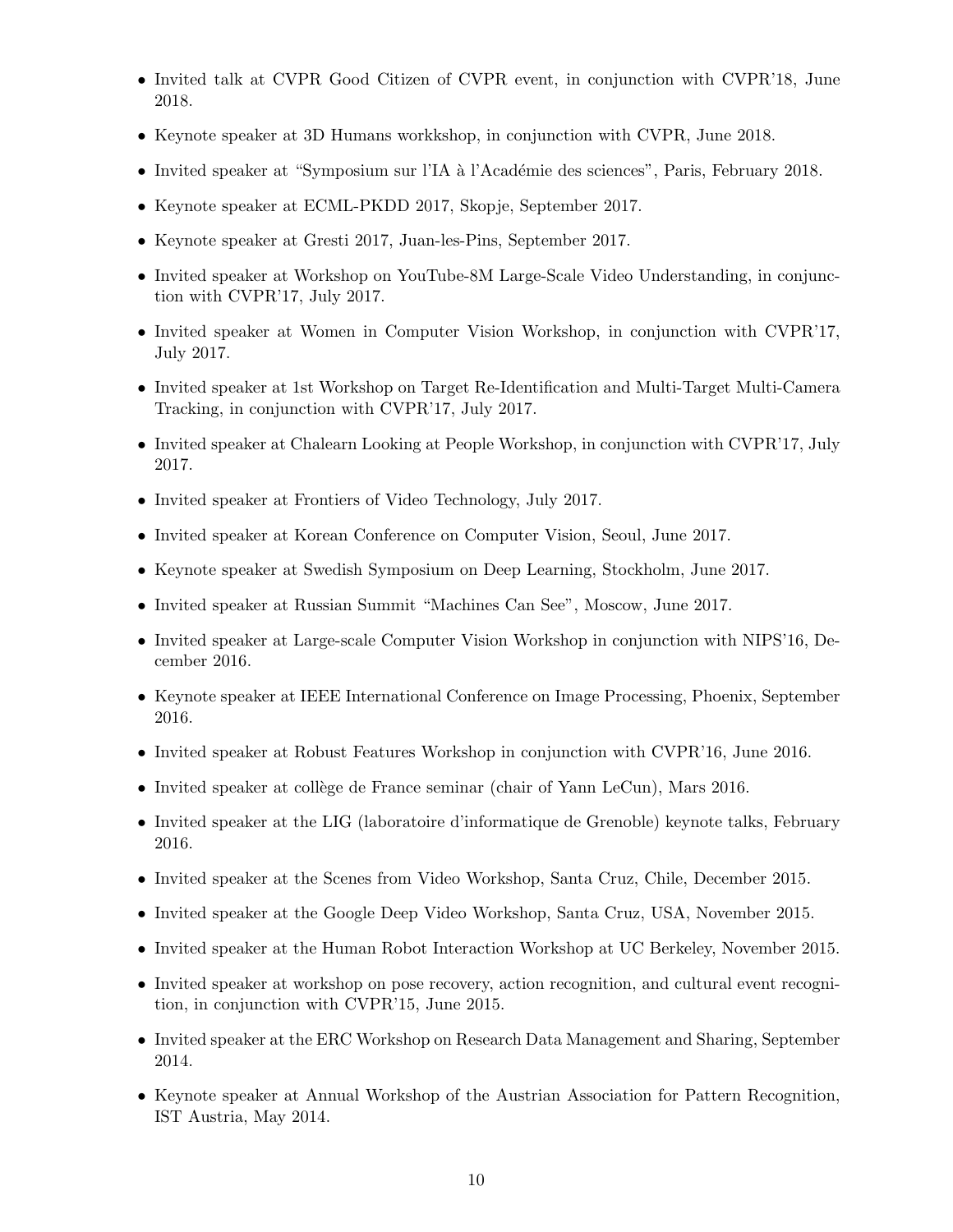- Keynote speaker at Netherlands Conference on Computer Vision, April 2014.
- Invited speaker at First French-German Mathematical Image Analysis Conference, Paris, January 2014.
- Keynote talk at The First International Workshop on Action Recognition with a Large Number of Classes, in conjunction with ICCV '13, Sydney, Australia, December 2013.
- ICCV area chair meeting workshop, Oxford University, August 2013.
- Keynote speaker at 14th International Workshop on Image and Audio Analysis for Multimedia Interactive Services (WIAMIS), Paris, July 2013.
- Invited speaker at Second international workshop on visual analysis and geo-localizaton of large-scale imagery in conjunction with CVPR'13, June 2013.
- CVPR area chair meeting workshop, USC, February 2013.
- Keynote speaker at GdR ISIS, Le Touquet, November 2012.
- First international workshop on visual analysis and geo-localizaton of large-scale imagery in conjunction with ECCV'12, Florence, October 2012.
- Keynote speaker at the International Symposium on Visual Computing, Crete, July 2012.
- Keynote speaker at ACM International Conference on Multimedia Retrieval (ICMR), Hong Kong, June 2012.
- Workshop on Large Scale Multimedia Search, Los Angeles, January 2012.
- NIPS satellite WiML Workshop, Granada, December 2011.
- Symposium on Applied Perception in Graphics and Visualization, Toulouse, August 2011.
- Frontiers in Computer Vision Workshop, MIT, August 2011.
- Keynote speaker at Compression et représentation des signaux audiovisuels (Coresa 2010), Lyon, October 2010.
- Oxford vision workshop, July 2010.
- ECCV area chair colloquium, Paris, June 2010.
- CVPR area chair meeting workshop, University of Maryland, February 2010.
- International Workshop on Recent Trends in Computer Vision, Kyoto, Japan, June 2009.
- International Workshop on Video, Barcelona, Spain, May 2009.
- Keynote speaker at the Conference on Machine Vision Applications, Yokohama, Japan, May 2009.
- Keynote speaker at BMVC'08, Leeds, UK, September 2008.
- ECCV area chair symposium, Paris, June 2008.
- International Workshop on Computer Vision, Venice, Italy, May 2008.
- 4th International Workshop on Object Categorization, in conjunction with ICCV'07, Rio de Janeiro, Brazil, October 2007.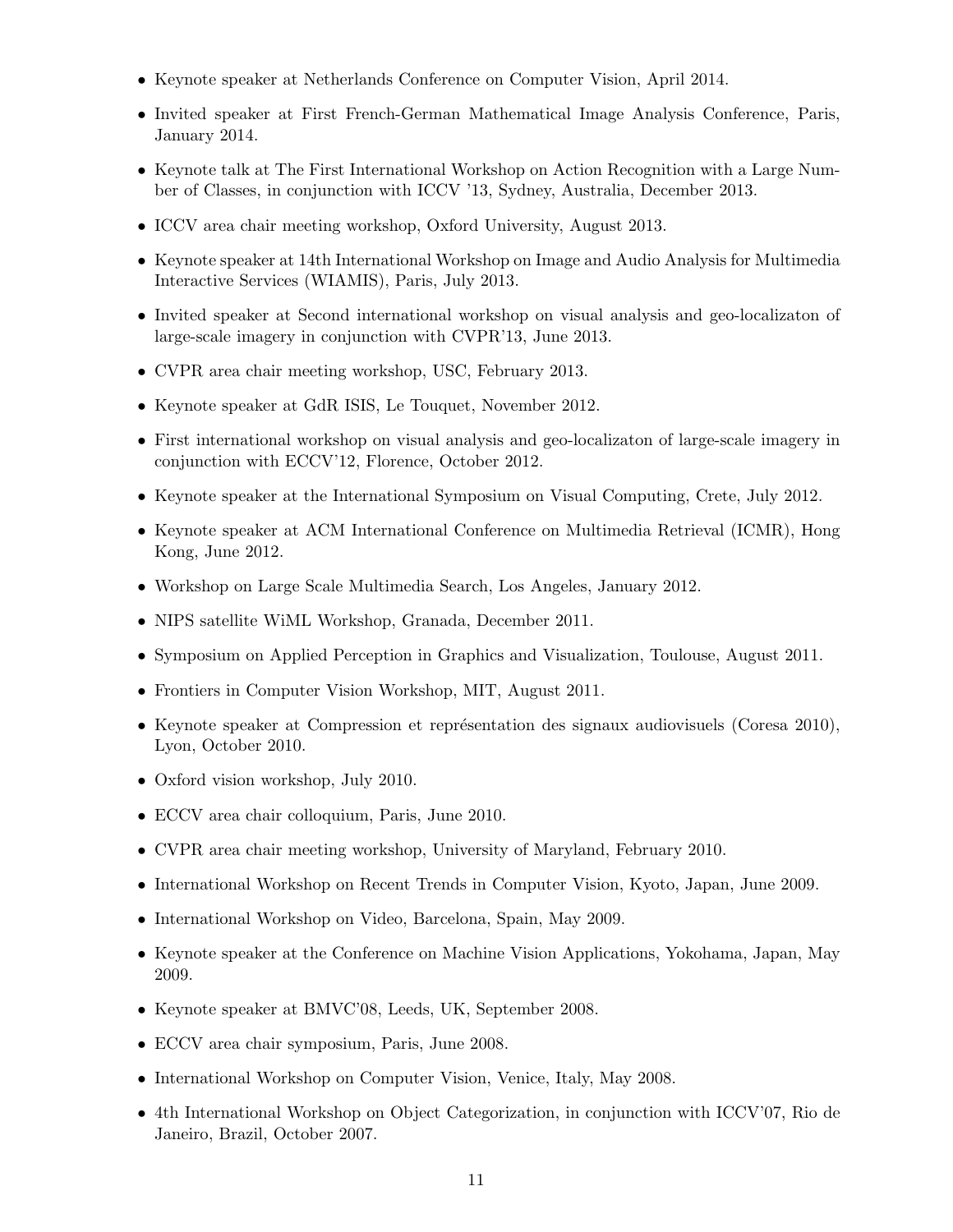- MIRU International Workshop on Computer Vision, Hiroshima, Japan, July 2007.
- 2nd Beyond Patches Workshop in conjunction with CVPR'07, June 2007.
- Annual Workshop of the Austrian Association for Pattern Recognition (OEAGM'07), Schloss Krumbach, Austria, May 2007.
- CVPR area chair meeting workshop, Pittsburgh, USA, March 2007.
- LIAMA's 10th Anniversary Workshop, Beijing, China, January 2007.
- International Workshop on Object Recognition, Syracuse, Italy, September 2006.
- TAIMA 2005, Hammamet, Tunisia, September 2005.
- Empirical Inference Symposium, Tuebingen, August 2005.
- ICCV Area Chair Meeting Workshop, Leuven, June 2005.
- MSRI workshop on Visual Recognition, Berkeley, USA, March 2005.
- CVPR area chair meeting workshop, Los Angeles, February 2005.
- International Workshop on Object Recognition, Taomina, Sicily, Italy, October 2004.
- PASCAL Workshop on Pattern Recognition and Machine Learning, Grenoble, May 2004.
- Cognitive Computer Vision Colloquium, Prague, January 2004.
- International Workshop on Object Recognition, Taomina, Sicily, Italy, September 2003.
- Workshop on Computational Vision, Rosenon, Sweden, July 2003.
- The Learning Workshop, Snowbird, Utah, April 2003.
- The 4th Sino-Franco Workshop on Web Technologies, Taipei, Taiwan, March 2003.
- Workshop at the area chair meeting, Lund, February 2002.
- Dagstuhl-Seminar on Content-Based Image and Video Retrieval, Dagstuhl, January 2002.
- Inria statistics seminar, Rennes, November 2001.
- GDR-GT10 Indexation Multimedia, Paris, France, May 2001.
- The Learning Workshop, Snowbird, Utah, April 2001.
- Beckman Institute vision workshop, Urbana-Champaign, February 2000.

#### Tutorials and courses

- Course at Pairie artificial intelligence summer school (PAISS), virtual, July 2021.
- Course at APAC Graduate Symposium, virtual, March 2021.
- Course on action recognition at Pairie artificial intelligence summer school (PAISS), Paris, October 2019.
- Course on action recognition at the Data Science Summer School, Paris, June 2019.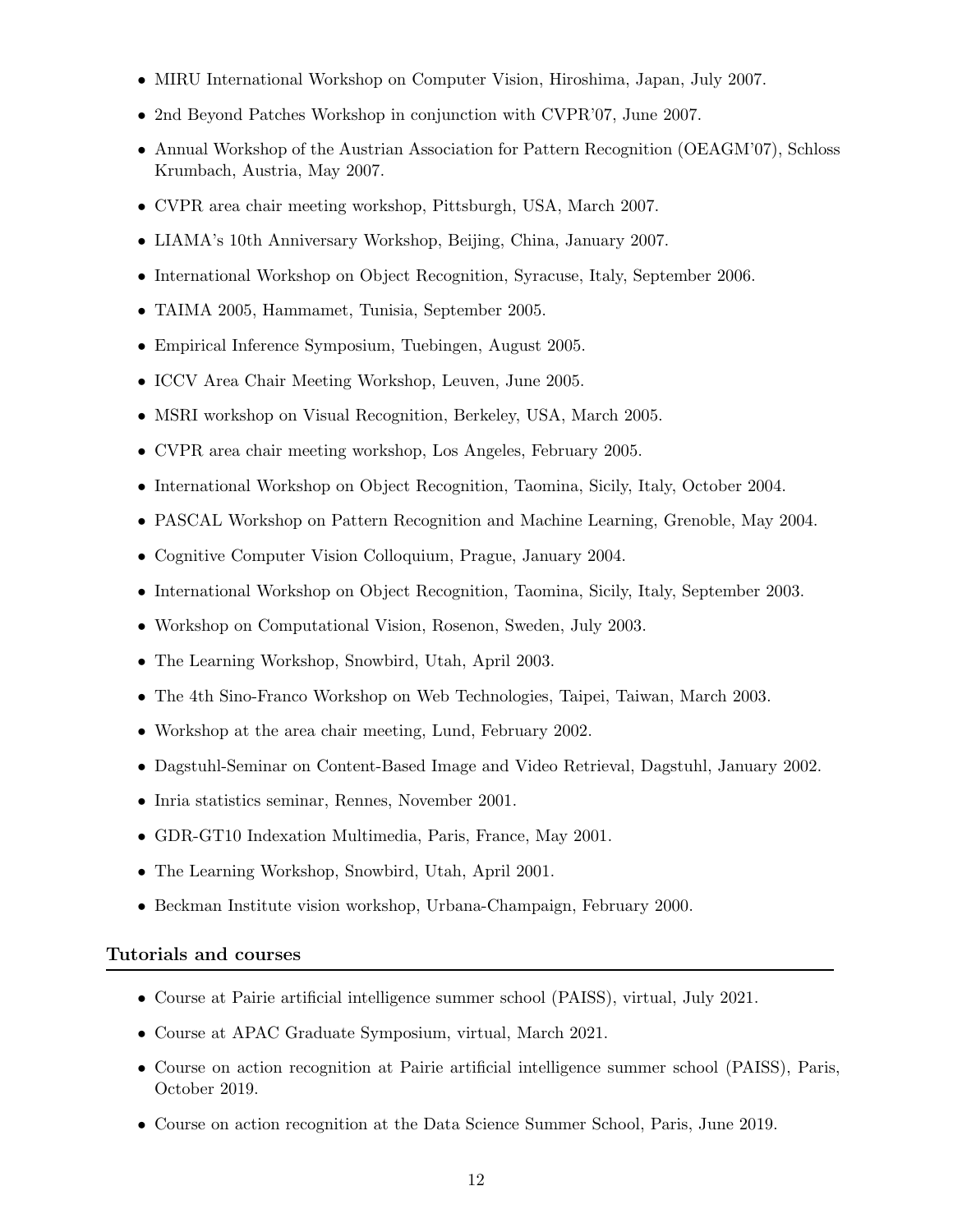- Course on action recognition at PRAIRIE Artifical Intelligence Summer School, Grenoble, July 2018.
- Tutorial on action recognition at the Winter School in Computer Vision, Jerusalem, January 2017.
- Course on action recogition at Computational Vision Summer School, Freudenstadt, Germany, July 2015.
- Tutorial on image search and classification at the Inria Visual Recognition and Machine Learning Summer School, Paris, July 2013.
- Tutorial on modern features at ECCV 2012, Florence, October 2012.
- Tutorial on image search and classification at the Inria Visual Recognition and Machine Learning Summer School, Grenoble, July 2012.
- Tutorial on image search and classification at the ENS-Inria Visual Recognition and Machine Learning Summer School, Paris, July 2011.
- Lecture on local features and large scale search at the 3e cycle romand d'informatique, Geneva, Switzerland, February 2011.
- Tutorial on image features, search and classification at the Winter Research School at ENS Lyon, January 2011.
- Tutorial on image search and classification at the Inria Visual Recognition and Machine Learning Summer School, Grenoble, July 2010.
- Tutorial on images features and object recognition, Lotus Hill Summer School on Computer Vision, Ezhou, China, July 2008.
- Tutorial on local features and recognition, International Summer School on Computer Vision, Acitrezza, Sicily, Italy, July 2007.
- Tutorial on invariant local features, AERFAI Summer School on Action and Object Classification Techniques in Digital Images, Granada, Spain, June 2006.
- Course on local descriptor and recognition, MIT, Boston, USA, December 2005.
- Course on local features and recognition, Oulu University, May 2005.
- Short-course on local features, IEEE Conference on Computer Vision and Pattern Recognition, June 2003.
- Tutorial on recognition and image retrieval, Summer School Vision and Robotics, Toulouse, July 2002.
- Tutorial on recognition and image retrieval, Summer School Vision and Robotics, Grenoble, July 2000.

#### Invited presentations at universities and companies

- Talk at Academie des technologies, virtual, March 2021.
- Talk at EPFL Center of Intelligent Systems CIS Colloquium, virtual, March 2021.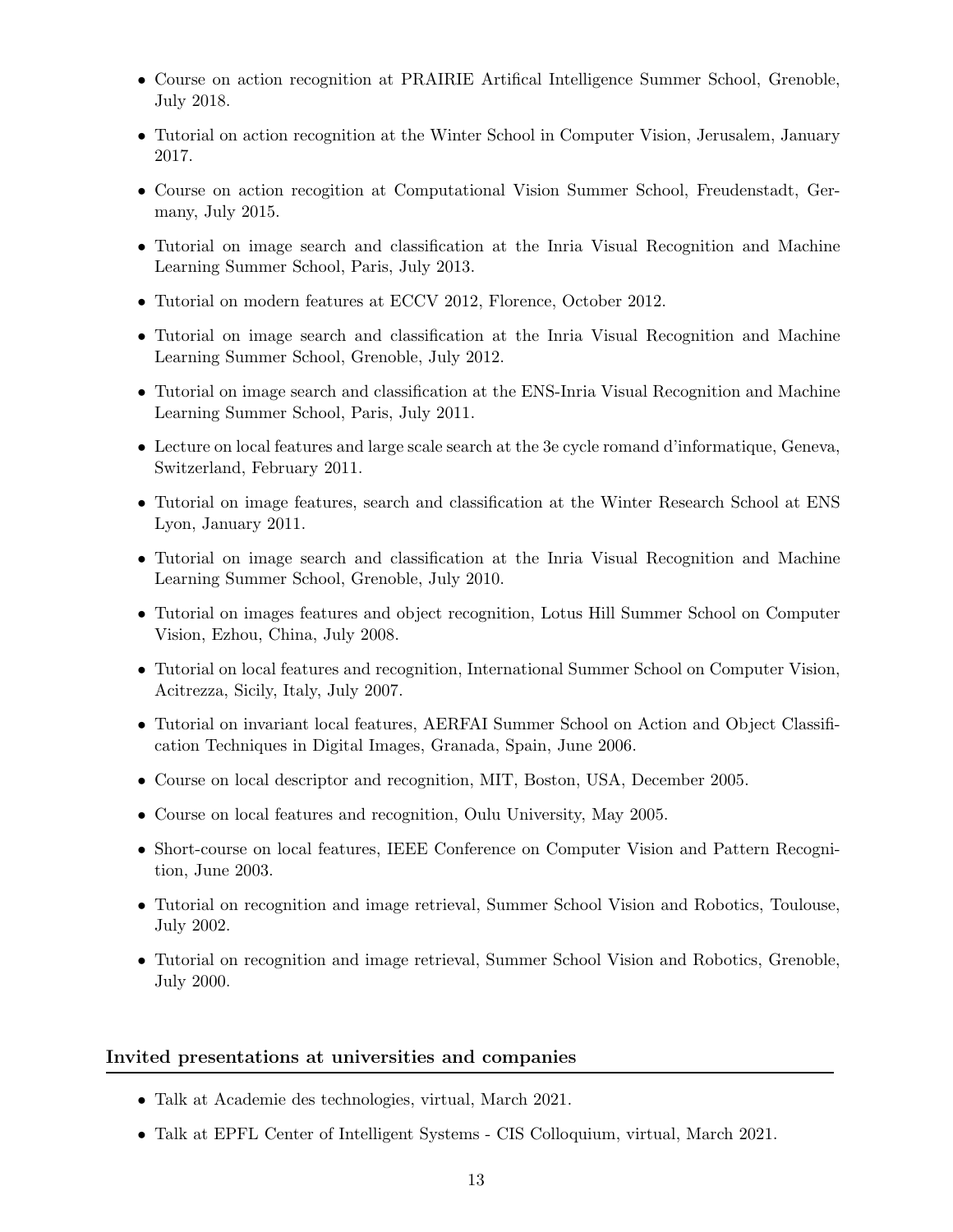- Talk at inaugural Bell Labs webinar on Prairie research, December 2020.
- Talk at Google Research All Hands, virtual, August 2020.
- Talk at Inria/EPFL workshop, Grenoble, January 2019.
- Talk at Google EMEA research days, Zurich, December 2019.
- Talk at Workshop on AI for Robotics, Naver, Grenoble, November 2019.
- Talk at Google Research EMEA meeting, virtual, November 2019.
- Talk at Workshop Robotics: a Challenge for the Artificial Intelligence, Toulouse, October 2019.
- Presentation at Pairie inauguration, Paris, October 2019.
- Seminar at DeepMind, London, September 2019.
- Seminar at Intel Network on Intelligent Systems, Munich, September 2019.
- Seminar at Ellis workshop, September 2019.
- Seminar at MPI Tübingen, July 2019.
- Seminar at WILLOW/SIERRA retreat, Marseille, June 2019.
- Seminar at Google MTV, April 2019.
- Seminar at ETH Zürich, March 2019.
- Presentation at "Prairie/industry meeting", Paris, December 2018.
- Presentation at Google workshop on 3D Deep Learning, October 2018.
- Presentation at Google Paris inauguration, September 2018.
- Seminar for AI residents, Google MTV, June 2018.
- Seminar at MPI Tübingen, April 2018.
- Seminar at Google Zürich, April 2018.
- Seminar at Google Mountain View, March 2018.
- Seminar at Google Paris, March 2018.
- Seminar at Leopoldina "section meeting", Ulm, February 2018.
- Seminar at Intel Network on Intelligent Systems, Munich, August 2017.
- Seminar at Berkeley University, July 2017.
- Seminar at Toyota Research Institute, July 2017.
- Seminar at Google, Mountain View, July 2017.
- Seminar at DeepMind, London, June 2017.
- Speaker at Distinguished Seminar Series in Computing, Imperial College, London, June 2017.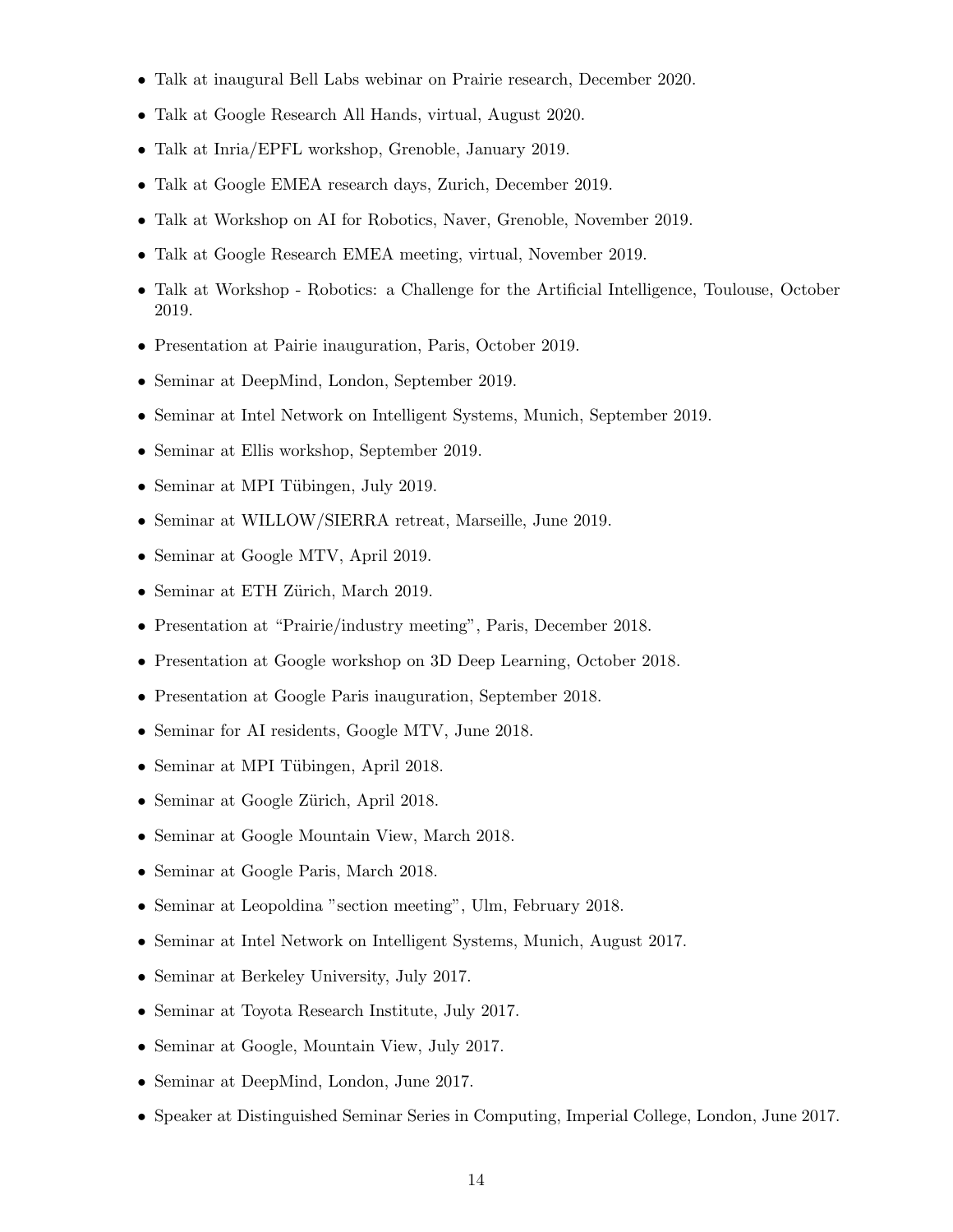- Seminar at MPI, Tübingen, May 2017.
- Seminar at "10 ans de l'ERC à Inria", Paris, Mars 2017.
- Seminar at Google, Montain View, July 2016.
- Seminar at "Journées scientifiques Inria", June 2016.
- Seminar at Karlsruhe Technology Institute, June 2016.
- Seminar at MPI, Tübingen, April 2016.
- Seminar at INSA Lyon, April 2016.
- Seminar at New York University, January 2016.
- Seminar at Berkeley University, November 2015.
- Seminar at Stanford University, June 2015.
- Seminar at Google, Mountain View, June 2015.
- Seminar at Facebook AI Research lab, New York, May 2015.
- Seminar at CMU, Pittsburgh, May 2015.
- Seminar at Oxford University, March 2015.
- Seminar at Gatsby Computational Neuroscience Unit, London, March 2015.
- Seminar at MPI, Tübingen, February 2015.
- Seminar at Univ. Edinburgh, July 2014.
- Seminar at MPI, Tübingen, April 2014.
- Seminar at WILLOW retreat, Bandol, June 2013.
- Seminar at UCF, Orlando, May 2013.
- Seminar at MPI, Tübingen, January 2013.
- Seminar at University of Berkeley, December 2012.
- Seminar at New York University, May 2012.
- Seminar at Google, Zürich, May 2012.
- Seminar at ETHZ, Zürich, May 2012.
- Seminar at MSR Cambridge, April 2012.
- Seminar at MPI, Tübingen, April 2012.
- Colloquium J. Morgenstern, Sophia-Antipolis, December 2011.
- Seminar at New York University, July 2010.
- Seminar at Centre de Mathmatiques et de Leurs Applications, Ecole Normale Suprieure de Cachan, Paris, April 2010.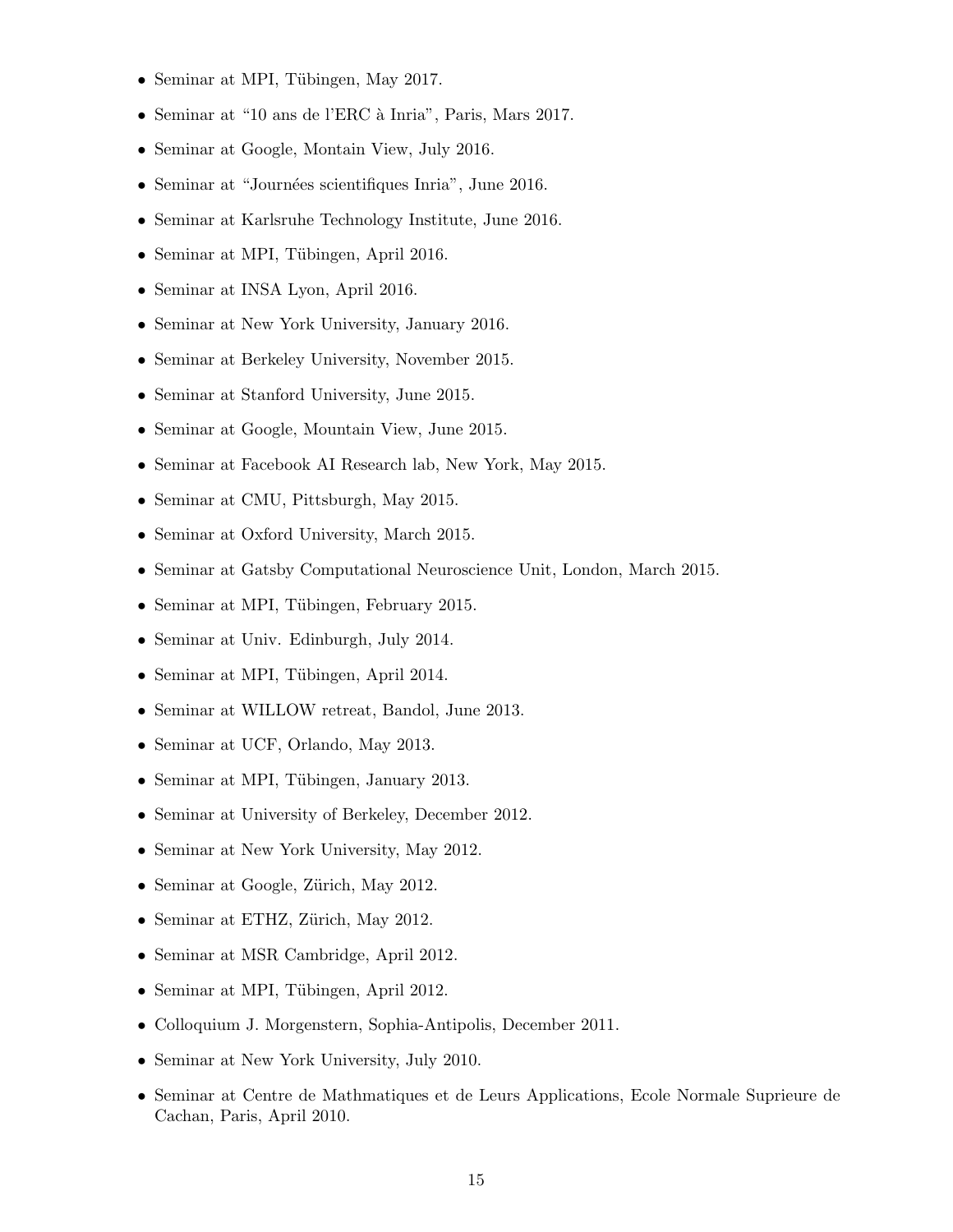- Seminar at CMU, Pittsburgh, September 2009.
- Seminar at University of Texas at Austin, April 2009.
- Seminar at Oxford University, March 2009.
- Seminar at UCL, London, March 2009.
- Seminar at ETHZ, Zürich, Feburary 2009.
- Seminar at Max Planck Institut Saarbrücken, Germany, September 2008.
- Seminar at TU München, Germany, July 2008.
- Seminar at LIAMA, Beijing, China, July 2008.
- Seminar at the Advanced Computer Vision Company, Vienna, Austria, May 2007.
- Seminar at ENS Ulm, Paris, France, October 2006.
- Seminar at Carnegie Mellon University, Pittsburg, August 2006.
- Seminar at Microsoft Research, Seattle, August 2006.
- Seminar at Xerox, Grenoble, June 2006.
- Seminar at ETH Zurich, April 2006.
- Seminar at UIUC, Champaign, February 2006.
- Seminar at ENS Ulm, Paris, France, October 2005.
- Seminar at University of Liege, Belgium, February 2005.
- Seminar at University of Illinois, Urbana-Champaign, January 2005.
- Seminar at Max Planck Institut Tuebingen, Germany, December 2004.
- Vision Seminar at Berkeley University, April 2004.
- Presentation at Toyota, Tokyo, Japan, May 2003.
- Vision Seminar at University of Illinois, Urbana-Champaign, October 2002.
- Vision Seminar at University of Illinois, Urbana-Champaign, October 2001.
- Vision Seminar at Berkeley University, USA, January 2000.
- Microsoft Research Labs, Redmond, Washington, March 1999.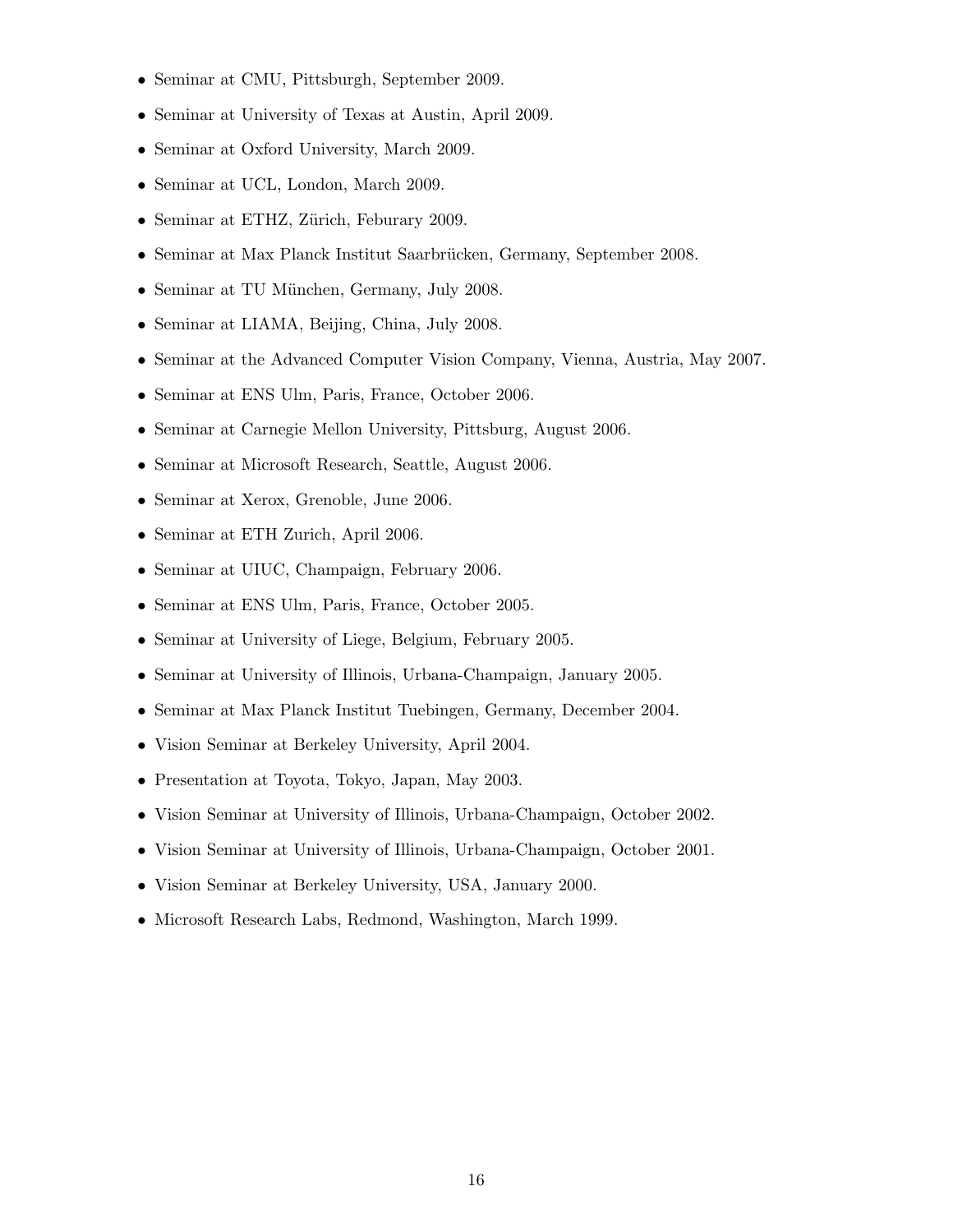# Publications

The two main journals of computer vision are the International Journal on Computer Vision (IJCV) and the IEEE Transactions on Pattern Analysis and Machine Intelligence (PAMI) with acceptance rates below 30%. The three main conferences are the IEEE International Conference on Computer Vision (ICCV), the IEEE Conference on Computer Vision and Pattern Recognition (CVPR) and the European Conference on Computer Vision (ECCV). These three conferences are very selective in general less than 25% of the articles submitted are accepted—and their proceedings play a role which is as important as international journals.

According to Google Scholar my h-index is 125 and the total number of citations for my publications is more than 106 000.

# Journal articles

- 1. Q. Le Lidec, I. Kalevatykh, I. Laptev, C. Schmid and J. Carpentier. Differentiable simulation for physical system identification. IEEE Pobotics and Automation Letters, to appear.
- 2. G. Varol, I. Laptev, C. Schmid and A. Zisserman. Synthetic humans for action recognition from unseen viewpoints. International Journal of Computer Vision, to appear.
- 3. N. Dvornik, J. Mairal and C. Schmid. On the importance of visual context for data augmentation in scene understanding. IEEE Transactions on Pattern Analysis and Machine Intelligence, online December 2019.
- 4. G. Rogez, P. Weinzaepfel and C. Schmid. LCR-Net++: Multi-person 2D and 3D pose detection in natural images. IEEE Transactions on Pattern Analysis and Machine Intelligence, 42(5):1146-1161, 2020.
- 5. P. Tokmakov, C. Schmid and K. Alahari. Learning to segment moving objects. International Journal of Computer Vision, 127(3):282-301, 2019.
- 6. G. Rogez and C. Schmid. Image-based synthesis for deep 3D human pose estimation. International Journal of Computer Vision, 126(9):993-1008, 2018.
- 7. N. Chesneau, K. Alahari and C. Schmid. Learning from web videos for event classification. IEEE Transactions on Circuits and Systems for Video Technology, 28(10):3019-3029, 2018.
- 8. B. Ham, M. Cho, C. Schmid and J. Ponce. Proposal flow: Semantic correspondences from object proposals. IEEE Transactions on Pattern Analysis and Machine Intelligence, 40(7):1711- 1725, 2018.
- 9. G. Varol, I. Laptev, C. Schmid. Long-term convolutions for action recognition. IEEE Transactions on Pattern Analysis and Machine Intelligence, 40(6):1510-1517, 2018.
- 10. M. Paulin, J. Mairal, M. Douze, Z. Harchaoui, F. Perronnin and C. Schmid. Convolutional patch representations for image retrieval: an unsupervised approach. International Journal of Computer Vision, 121(1):149-168, 2017
- 11. G. Sharma, F. Jurie and C. Schmid. Expanded parts model for semantic description of humans in still images. IEEE Transactions on Pattern Analysis and Machine Intelligence, 39(1):87-101, 2017.
- 12. G. Cinbis, J. Verbeek and C. Schmid. Weakly supervised object localization with multi-fold multiple instance learning. IEEE Transactions on Pattern Analysis and Machine Intelligence, 39(1):189-203, 2017.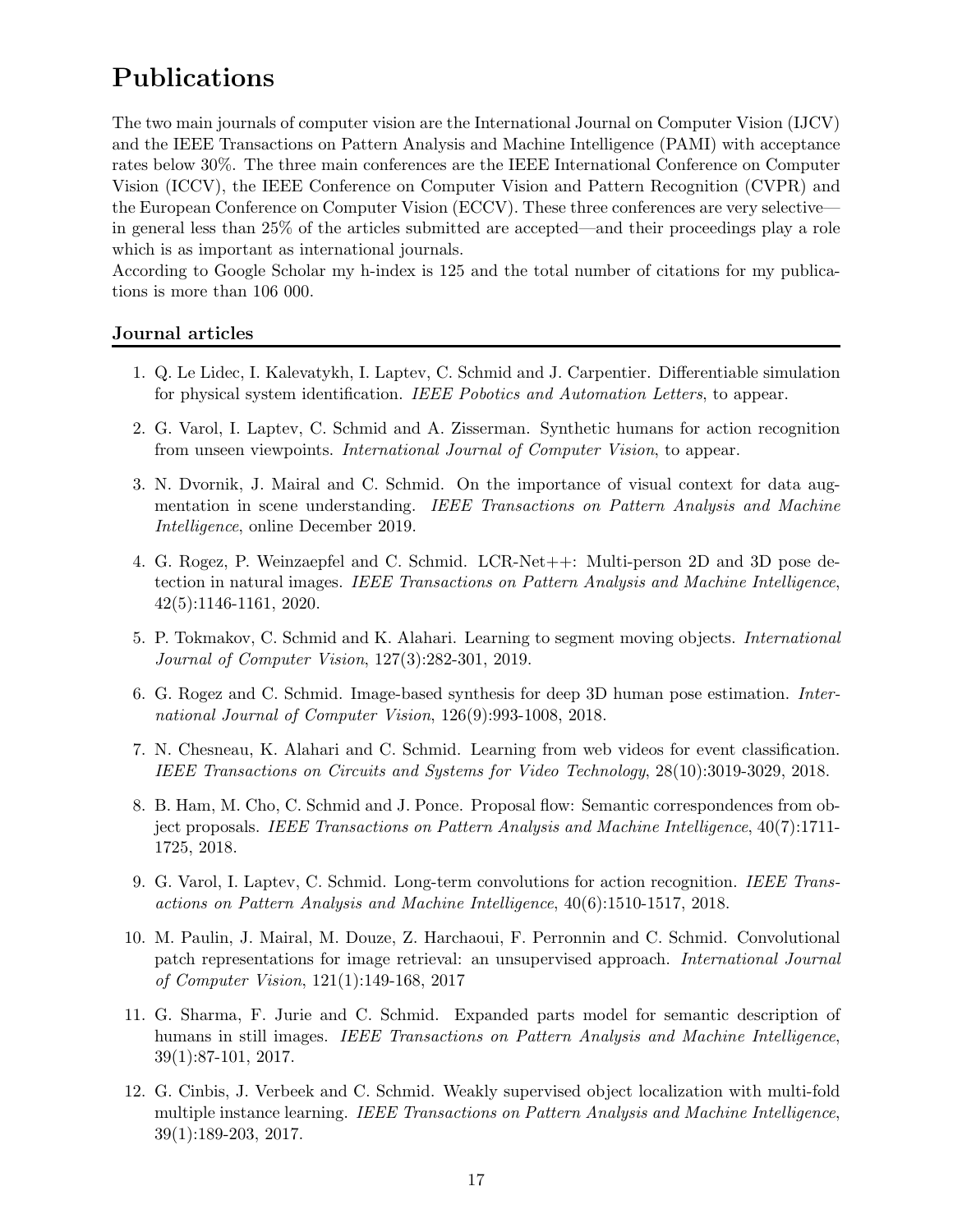- 13. J. Revaud, P. Weinzaepfel, Z. Harchaoui and C. Schmid. DeepMatching: Hierarchical deformable dense matching. International Journal of Computer Vision, 120(1):300-323, 2016.
- 14. V. Kalogeiton, V. Ferrari and C. Schmid. Analysing domain shift factors between videos and images for object detection. IEEE Transactions on Pattern Analysis and Machine Intelligence, 38(11):2327-2334, 2016.
- 15. M. Douze, J. Revaud, J. Verbeek, H. Jegou, C. Schmid. Circulant temporal encoding for video retrieval and temporal alignment. International Journal of Computer Vision, 119(3):291-306, 2016.
- 16. Z. Akata, F. Perronnin, Z. Harchaoui and C. Schmid. Label-embedding for image classification. IEEE Transactions on Pattern Analysis and Machine Intelligence, 38(7):1425-1438, 2016.
- 17. G. Cinbis, J. Verbeek and C. Schmid. Approximate Fisher kernels of non-iid image models for image categorization. IEEE Transactions on Pattern Analysis and Machine Intelligence, 38(6):1084-1098, 2016.
- 18. H. Wang, D. Oneata, J. Verbeek and C. Schmid. A robust and efficient video representation for action recognition. International Journal of Computer Vision, 119(3):219-238, 2016.
- 19. A. Gaidon, Z. Harchaoui and C. Schmid. Activity representation with motion hierarchies. International Journal of Computer Vision, 107(3):219-238, 2014.
- 20. Z. Akata, F. Perronnin, Z. Harchaoui and C. Schmid. Good practice in large-scale learning for image classification. IEEE Transactions on Pattern Analysis and Machine Intelligence, 36(3):507-520, 2014.
- 21. H. Wang, A. Kläser, C. Schmid and C.-L. Liu. Dense trajectories and motion boundary descriptors for action recognition. *International Journal of Computer Vision*, 103(1):60-79, 2013.
- 22. A. Gaidon, Z. Harchaoui and C. Schmid. Temporal localization of actions with actoms. IEEE Transactions on Pattern Analysis and Machine Intelligence, 35(11):2782-2795, 2013.
- 23. A. Prest, V. Ferrari and C. Schmid. Explicit modeling of human-object interactions in realistic videos. IEEE Transactions on Pattern Analysis and Machine Intelligence, 35(4):835-848, 2013.
- 24. A. Prest, C. Schmid and V. Ferrari. Weakly supervised learning of interactions between humans and objects. IEEE Transactions on Pattern Analysis and Machine Intelligence, 34(3):601-614, 2012.
- 25. H. Jegou, F. Perronnin, M. Douze, J. Sanchez, P. Perez and C. Schmid. Aggregating local image descriptors into compact codes. IEEE Transactions on Pattern Analysis and Machine Intelligence, 34(9):1704 - 1716, 2012.
- 26. M. Guillaumin, T. Mensink, J. Verbeek, C. Schmid. Face recognition from caption-based supervision. International Journal of Computer Vision, 96 (1):64-82, 2012.
- 27. M. Marszalek and C. Schmid. Accurate Object Recognition with Shape Masks. International Journal of Computer Vision, 97(2):191-209, 2012.
- 28. H. Jegou, M. Douze and C. Schmid. Product quantization for nearest neighbor search. IEEE Transactions on Pattern Analysis and Machine Intelligence, 33(1):117–128, 2011.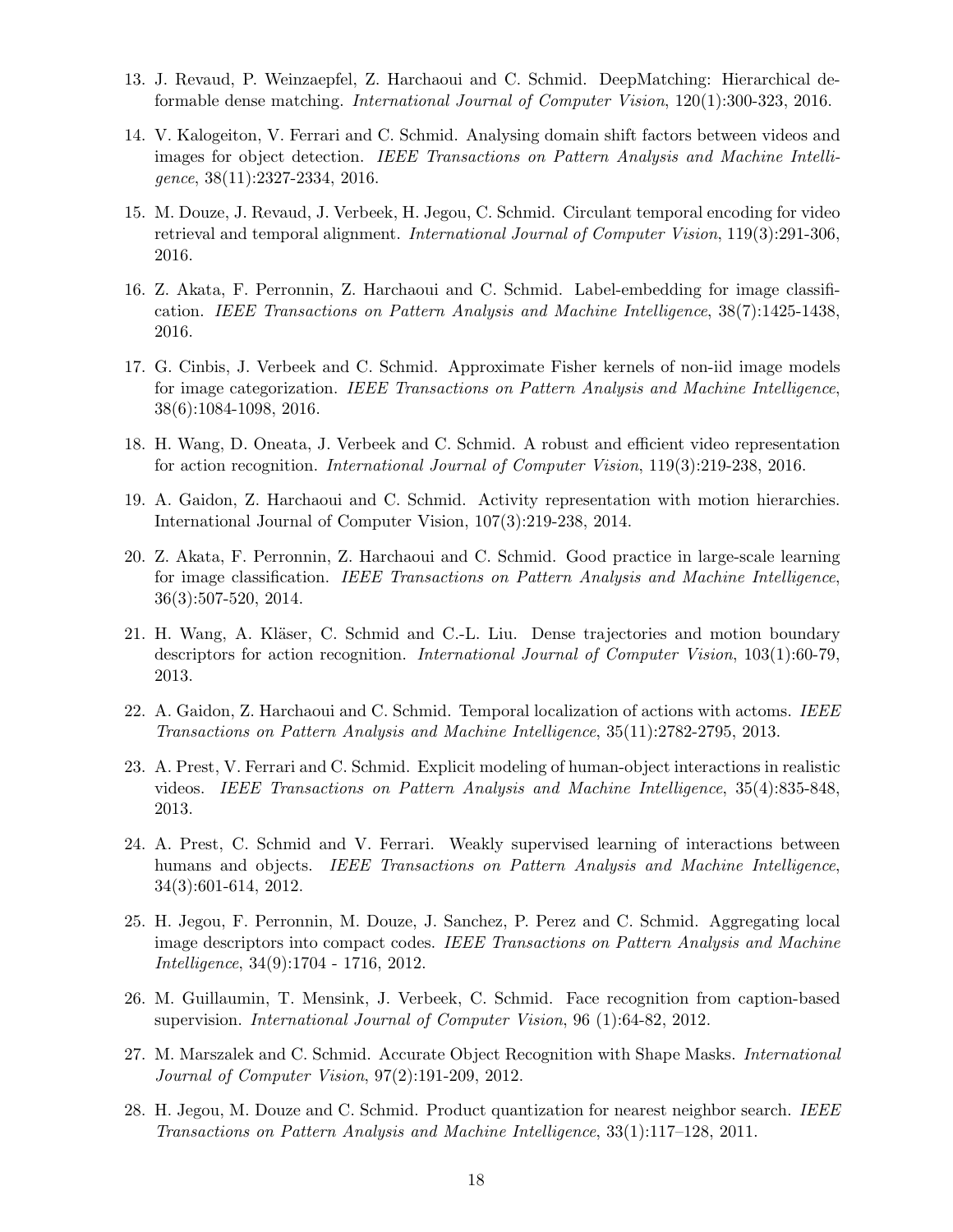- 29. H. Jegou, M. Douze and C. Schmid. Improving bag-of-features for large scale image search. International Journal of Computer Vision, 87(3):316–336, 2010.
- 30. M. Douze, H. Jegou and C. Schmid. An image-based approach to video copy detection with spatiotemporal post-filtering. IEEE Transactions on Multimedia, 12(4):257–266, 2010.
- 31. V. Ferrari, F. Jurie and C. Schmid. From images to shape models for object detection. International Journal of Computer Vision, 87(3):284–303, 2010.
- 32. H. Jegou, C. Schmid, H. Harzallah and J. Verbeek. Accurate image search using the contextual dissimilarity measure. IEEE Transactions on Pattern Analysis and Machine Intelligence, 32(1):2-11, 2010.
- 33. M. Heikkila, M. Pietikainen and C. Schmid. Description of interest regions with local binary patterns. Pattern Recognition, 42(3):425-436, 2009.
- 34. J. van de Weijer, C. Schmid, J. Verbeek and D. Larlus. Learning color names for real world applications. IEEE Transactions on Image Processing, 18(7):1512-1523, 2009.
- 35. P. Carbonetto, G. Dorko, C. Schmid, H. Kueck and N. de Freitas. Learning to recognize objects with little supervision. International Journal of Computer Vision, 77(1):219-238, 2008.
- 36. V. Ferrari, L. Fevrier, F. Jurie and C. Schmid. Groups of adjacent contour segments for object detection. IEEE Transactions on Pattern Analysis and Machine Intelligence, 30(1):36-51, 2008.
- 37. C. Bouveyron, S. Girard and C. Schmid. High-dimensional data clustering. Computational Statistics and Data Analysis, 52(1):502-519, 2007.
- 38. J. Zhang, M. Marszalek, S. Lazebnik and C. Schmid. Local features and kernels for classification of texture and object categories: a comprehensive study. International Journal of Computer Vision, 73(2):213-238, 2007.
- 39. F. Rothganger, S. Lazebnik, C. Schmid and J. Ponce. Segmenting, modeling and matching video clips containing multiple moving objects. In IEEE Transactions on Pattern Analysis and Machine Intelligence, 29(3):477–491, 2007.
- 40. C. Bouveyron, S. Girard and C. Schmid. High-dimensional discriminant analysis. Communications in Statistics: Theory and Methods, vol. 36(14):2607–2623, 2007.
- 41. F. Rothganger, S. Lazebnik, C. Schmid, and J. Ponce. Object modeling and recognition using local affine-invariant image descriptors and multi-view spatial constraints. International Journal of Computer Vision, 66(3):231-260, 2006.
- 42. K. Mikolajczyk, T. Tuytelaars, C. Schmid, A. Zisserman, J. Matas, F. Schaffalitzky, T. Kadir and L. Van Gool. A comparison of affine region detectors. *International Journal of Computer* Vision, 65(1/2):43–72, 2005.
- 43. S. Lazebnik, C. Schmid and J. Ponce. A sparse texture representation using local affine regions. IEEE Transactions on Pattern Analysis and Machine Intelligence, 27(8):1265-1278, 2005.
- 44. K. Mikolajczyk and C. Schmid. A performance evaluation of local descriptors. IEEE Transactions on Pattern Analysis and Machine Intelligence, 27(10):1615–1630, 2005.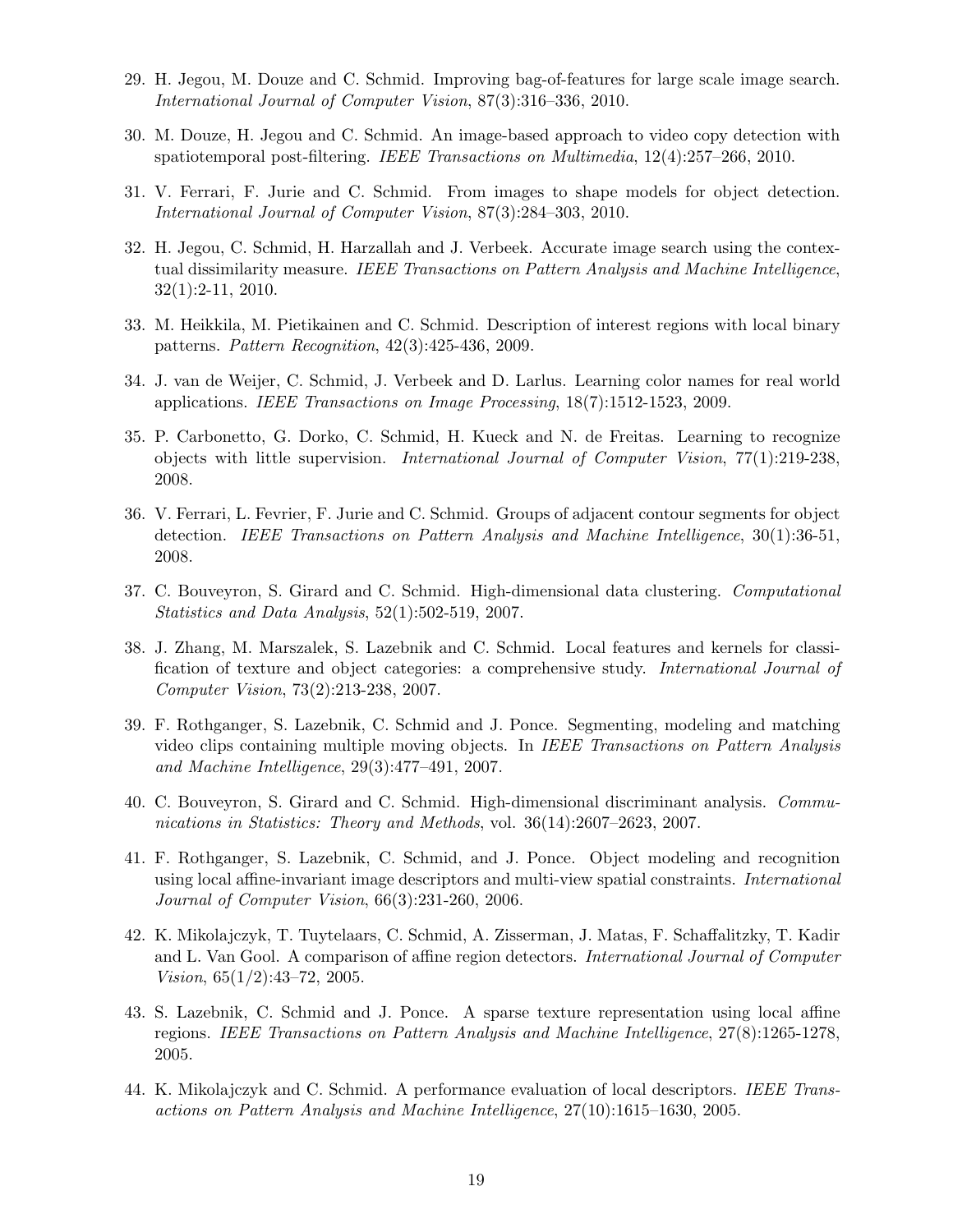- 45. K. Mikolajczyk and C. Schmid. Scale & affine invariant interest point detectors. International Journal of Computer Vision, 60(1):63–86, 2004.
- 46. Y. Dufournaud, C. Schmid and R. Horaud. Image matching with scale adjustment. Computer Vision and Image Understanding, 93(2):175-194, 2004.
- 47. C. Schmid. Weakly supervised learning of visual models and its application to content-based retrieval. International Journal of Computer Vision, 56(1):7–16, 2004.
- 48. R. Choudhury, C. Schmid and K. Mikolajczyk. Face detection and tracking in a video by propagating detection probabilities. IEEE Transactions on Pattern Analysis and Machine Intelligence, 25(10):1215-1228, 2003.
- 49. C. Schmid and A. Zisserman. The geometry and matching of lines and curves over multiple views. International Journal of Computer Vision, 40(3):199-234, 2000.
- 50. C. Schmid, R. Mohr and C. Bauckhage. Evaluation of interest point detectors. International Journal of Computer Vision, 37(2):151-172, 2000.
- 51. C. Schmid and R. Mohr. Local greyvalue invariants for image retrieval. IEEE Transactions on Pattern Analysis and Machine Intelligence, 19(5):530-534, 1997.
- 52. C. Schmid and R. Mohr. Mise en correspondance par invariants locaux. Traitement du Signal, 13(6):591-606, 1996.
- 53. J. Crowley, P. Bobet and C. Schmid. Auto-calibration by direct observation of objects. Journal of Image and Vision Computing, 11(2):67–81, 1993.

#### Edited books

1. J. Ponce, M. Hebert, C. Schmid, and A. Zisserman (editors). Towards Category-Level Object Recognition. Springer Verlag, LNCS 4170, 2006.

#### Book chapters

- 1. R. Benavente, J. Van De Weijer, M. Vanrell, C. Schmid, R. Baldrich, J. Verbeek, D. Larlus. Color Names. In Color in Computer Vision, T. Gevers, A. Gijsenij, J. van de Weijer, J.-M. Geusebroek, Wiley, chapter 17, 2012.
- 2. J. Van De Weijer, T. Gevers, C. Schmid and A. Gijsenij. Color Ratios. In Color in Computer Vision, T. Gevers, A. Gijsenij, J. van de Weijer, J.-M. Geusebroek, Wiley, chapter 5, 2012.
- 3. H. Jegou, M. Douze and C. Schmid. Recent advances in image search. In Emerging Trends and Challenges in Visual Computing, F. Nielsen editor, LNCS, vol. 5416, pp. 305-326, 2009.
- 4. S. Lazebnik, C. Schmid and J. Ponce. Spatial pyramid matching. In Object Categorization: Computer and Human Vision Perspectives, S. Dickinson, A. Leonardis, B. Schiele, and M. Tarr editors, Cambridge University Press, chapter 21, pp. 401-415, 2009.
- 5. J. Ponce, T. Berg, M. Everingham, D. Forsyth, M. Hebert, S. Lazebnik, M. Marszalek, C. Schmid, B. Russell, A. Torralba, C. Williams, J. Zhang, and A. Zisserman. Dataset issues in object recognition. In Toward Category-Level Object Recognition, LNCS 4170, pp. 29-48, Springer Verlag, 2006.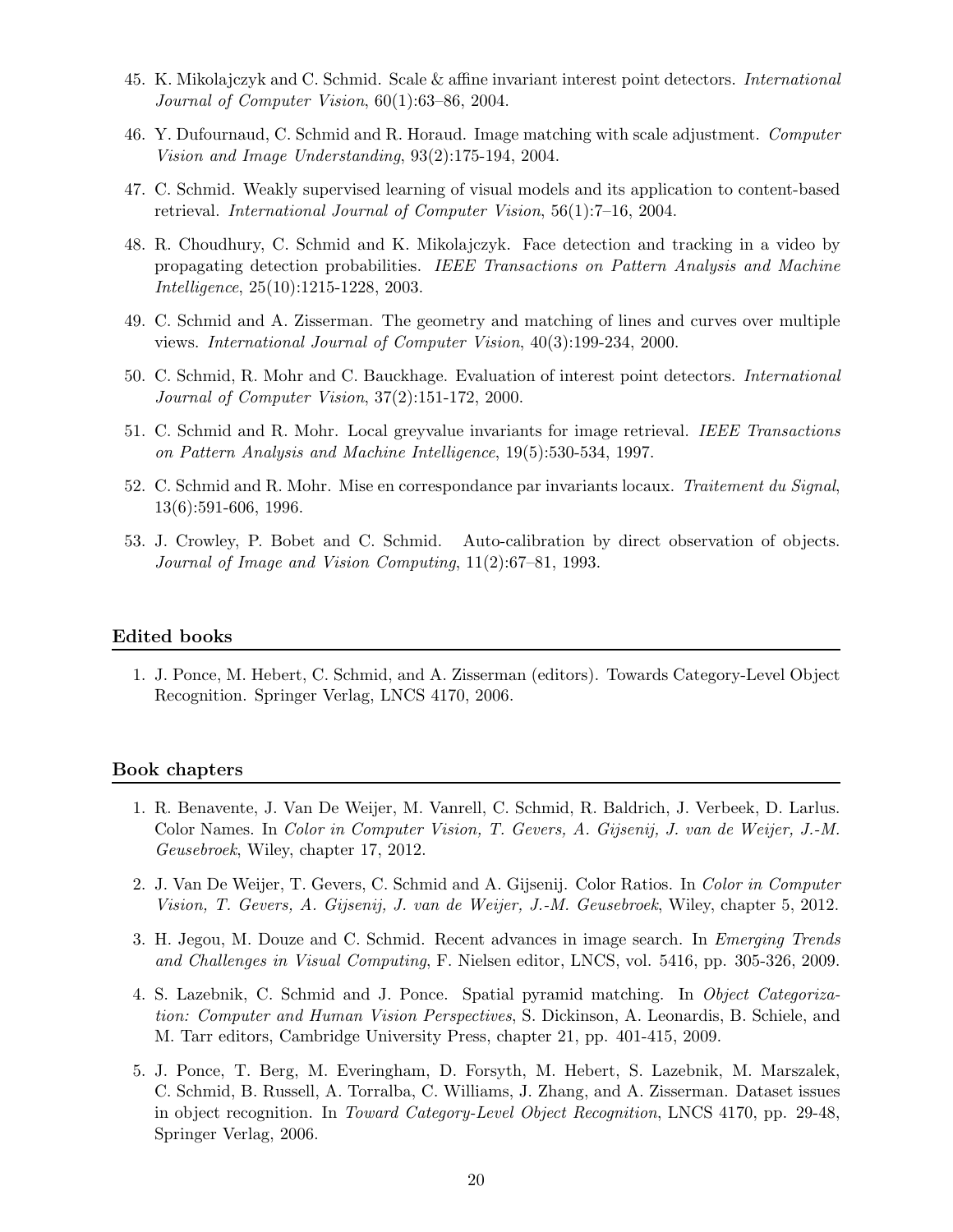- 6. S. Lazebnik, C. Schmid and J. Ponce. A discriminative framework for texture and object recognition using local image features. In Toward Category-Level Object Recognition, LNCS 4170, pp. 423-442, Springer Verlag, 2006.
- 7. F. Rothganger, S. Lazebnik, C. Schmid and J. Ponce. 3D object modeling and recognition from photographs and image sequences. In Toward Category-Level Object Recognition, LNCS 4170, pp. 105-126, Springer Verlag, 2006.
- 8. P. Carbonetto, G. Dorko, C. Schmid, H. Kueck and N. de Freitas. A semi-supervised learning approach to object recognition with spatial integration of local features and segmentation cues. In Toward Category-Level Object Recognition, LNCS 4170, pp. 277-300, Springer Verlag, 2006.
- 9. M. Everingham, A. Zisserman, C. Williams, L. Van Gool, M. Allan, C. Bishop, O. Chapelle, N. Dalal, T. Deselaers, G. Dorkó, S. Duffner, J. Eichhorn, J. Farquhar, M. Fritz, C. Garcia, T. Griffiths, F. Jurie, T. Keysers, M. Koskela, J. Laaksonen, D. Larlus, B. Leibe, H. Meng, H. Ney, B. Schiele, C. Schmid, E. Seeman, J. Shawe-Taylor, A. Storkey, S. Szedmak, B. Triggs, I. Ulusoy, V. Viitaniemi and J. Zhang. The 2005 PASCAL Visual Object Classes Challenge. In Selected Proceedings of the first PASCAL Challenges Workshop, F. d'Alche-Buc, I. Dagan and J. Quinonero editors, LNAI 3944, pp. 117-176, Springer Verlag, 2006.
- 10. C. Bouveyron, S. Girard and C. Schmid. Class-specific subspace discriminant analysis for high-dimensional data. In Subspace, Latent Structure and Feature Selection, LNCS 3940, pp. 139-150, Springer-Verlag, 2006.
- 11. C. Schmid, G. Dorko, S. Lazebnik, K. Mikolajczyk and J. Ponce. Pattern recognition with local invariant features. In Handbook of Pattern Recognition and Computer Vision, 3rd edition, C.H. Chen and P.S.P Wang editors, World Scientific, 2005.
- 12. P. Gros and C. Schmid. La reconnaissance des formes dans les images. In Perception visuelle par imagerie vidéo, M. Dhome editor, Hermes Science, Lavoisier, 2003.
- 13. C. Schmid, A. Zisserman and R. Mohr. Combining geometric and photometric information. In Shape, Contour and Grouping in Computer Vision, D. Forsyth, J. Mundy, V. di Gesú and R. Cipolla editors, Springer, 1998.
- 14. C. Schmid, P. Bobet, B. Lamiroy and R. Mohr. An image oriented CAD approach. In Object Representations in Computer Vision, J. Ponce, A. Zisserman and M. Hebert editors, Springer, 1996.

#### Refereed international conferences

- 1. R. Strudel, R. Garcia, J. Carpentier, J.-P. Laumond, I. Laptev and C. Schmid. Learning obstacle representations for neural motion planning. In Conference on Robot Learning, 2020.
- 2. H. Zhao, J. Gao, T. Lan, C. Sun, B. Sapp, B. Varadarajan, Y. Shen, Y. Shen, Y. Chai, C. Schmid, C. Li and D. Anguelov. TNT: Traget-driveN Trajectory prediction. In *Conference* on Robot Learning, 2020.
- 3. Y. Tian, C. Sun, B. Poole, D. Krishnan, C. Schmid and P. Isola. What makes for good views for contrastive representation learning? In Advances in Neural Information Processing Systems, 2020.
- 4. N. Dvornik, C. Schmid and J. Mairal. Selecting relevant features from a multi-domain representation for few-shot classification. In European Conference on Computer Vision, 2020.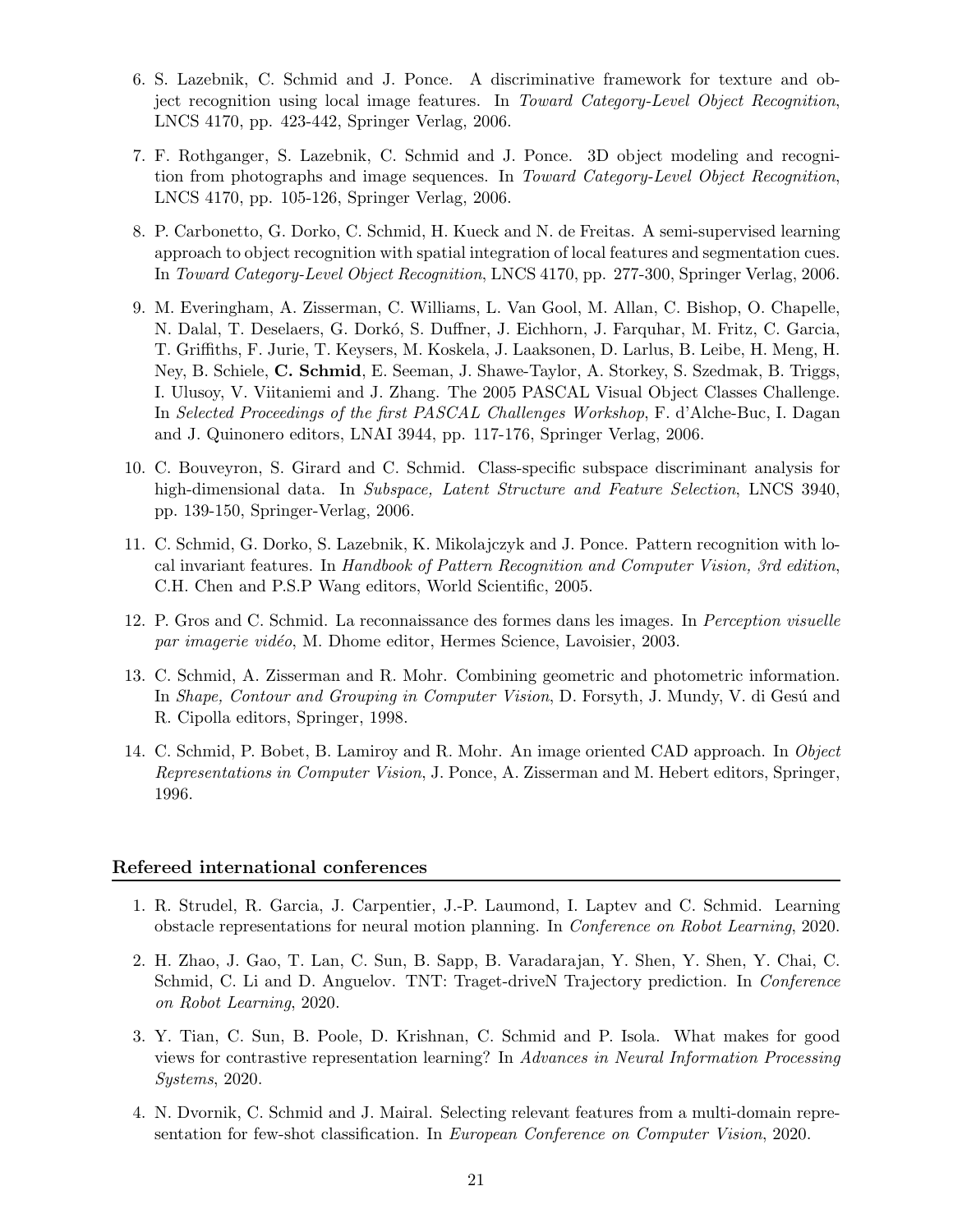- 5. V. Gabeur, C. Sun, K. Alahari and C. Schmid. Multi-modal transformer for video retrieval. In European Conference on Computer Vision, 2020.
- 6. A. Arnab, C. Sun, A. Nagrani and C. Schmid. Uncertainty-aware weakly supervised action detection from untrimmed videos. In European Conference on Computer Vision, 2020.
- 7. Y. Chen, L. Van Gool, C. Schmid and C. Sminchisescu. Consistency guided scene flow estimation. In European Conference on Computer Vision, 2020.
- 8. A. Dave, T. Khurana, P. Tokmakov, C. Schmid and D. Ramanan. TAO: A large-scale benchmark for tracking any object. In European Conference on Computer Vision, 2020.
- 9. A. Iscen, J. Zhang, S. Lazebnik and C. Schmid. Memory-efficient incremental learning through feature adaptation. In European Conference on Computer Vision, 2020.
- 10. A. Iscen, G. Tolias, Y. Avrithis, O. Chum and C. Schmid. Graph convolutional networks for learning with few clean and many noisy labels In European Conference on Computer Vision, 2020.
- 11. A. Pashevich, I. Kalevatykh, I. Laptev and C. Schmid. Learning visual policies for building 3D shape categories. In *IEEE/RSJ International Conference on Intelligent Robots and Systems*, 2020.
- 12. A. Sablayrolles, M. Douze, C. Schmid and H. Jégou. Radioactive data: tracing through training. In International Conference on Machine Learning, 2020.
- 13. Y. Hasson, B. Tekin, F. Bogo, I. Laptev, M. Pollefeys and C. Schmid. Joint hand-object reconstruction with weak flow reconstruction. In IEEE Conference on Computer Vision and Pattern Recognition, 2020.
- 14. A. Nagrani, C. Sun, D. Ross, R. Sukthankar, C. Schmid and A. Zisserman. Speech2Action: Cross-modal supervision for action recognition. In IEEE Conference on Computer Vision and Pattern Recognition, 2020.
- 15. J. Gao, C. Sun, H. Zhao, Y. Shen, D. Anguelov, C. Li and C. Schmid. VectorNet: Encoding vectorized road context and agent dynamics for behavior prediction. In IEEE Conference on Computer Vision and Pattern Recognition, 2020.
- 16. J. Roth, S. Chaudhuri, O. Klejch, R. Marvin, A. Gallagher, L. Kaver, S. Ramaswamy, A. Stopczynski, C. Schmid, Z. Xi and C. Pantofaru. AVA-ActiveSpeaker: An audio-visual dataset for active speaker detection. In IEEE International Conference on Acoustics, Speech, and Signal Processing, 2020.
- 17. R. Strudel, A. Pashevich, I. Kalevatykh, I. Laptev, J. Sivic and C. Schmid. Learning to combine primitive skills: A step towards versatile robotic manipulation. In IEEE International Conference on Robotics and Automation, 2020.
- 18. T. Lucas, K. Shmelkov, K. Alahari, C. Schmid and J. Verbeek. Adversarial training of partially invertible variational autoencoders. In Advances in Neural Information Processing Systems, 2019.
- 19. C. Sun, A. Myers, C. Vondrick, K. Murphy and C. Schmid. VideoBERT: A joint model for video and language representation learning. In International Conferenceon Computer Vision, 2019.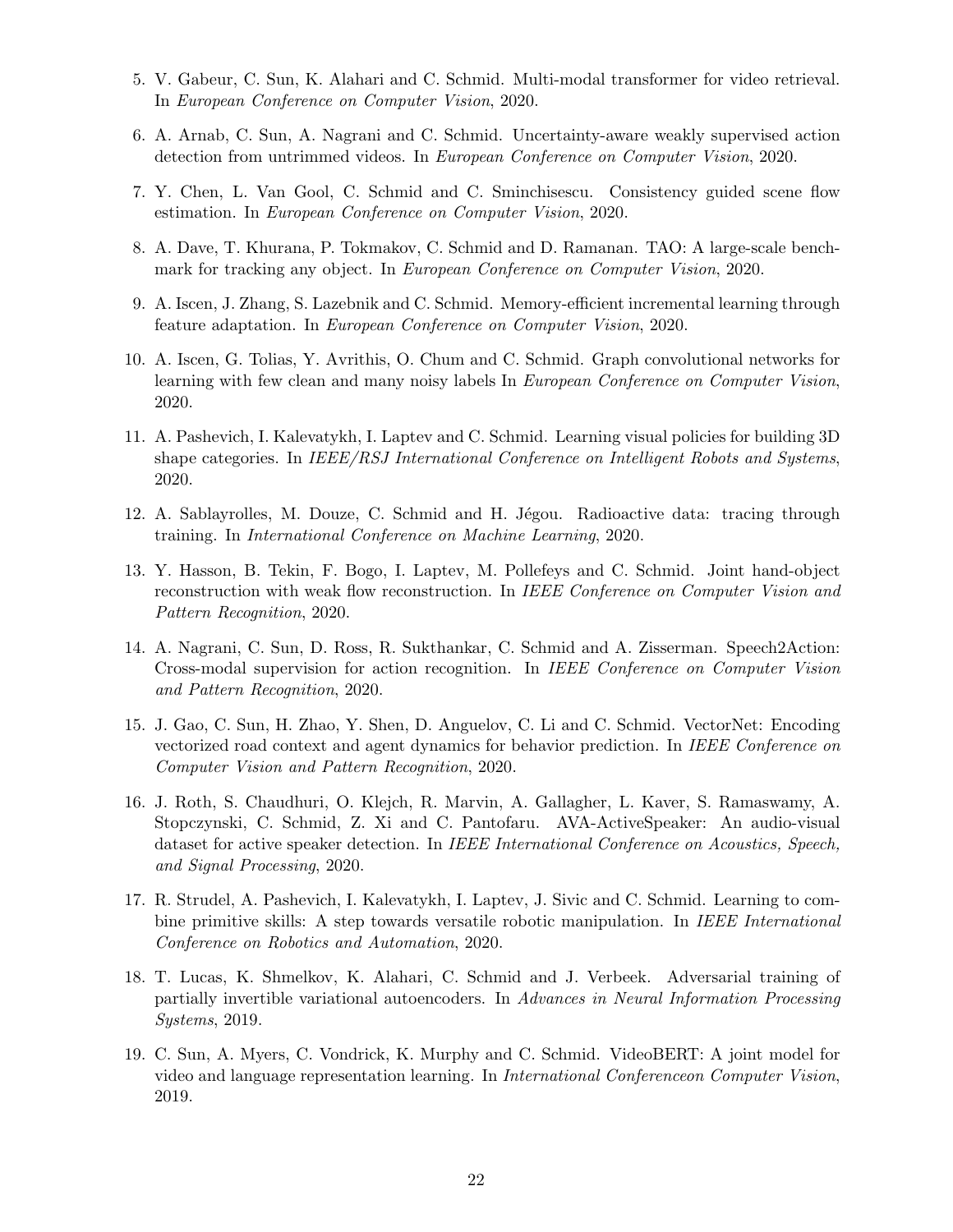- 20. Y. Chen, C. Schmid and C. Sminchisescu. Self-supervised learning with geometric constraints in monocular video: Connecting flow, depth, and camera. In International Conference on Computer Vision, 2019.
- 21. N. Dvornik, C. Schmid and J. Mairal. Diversity with cooperation: Ensemble methods for few-shot classification. In International Conference on Computer Vision, 2019.
- 22. J. Peyre, I. Laptev, C. Schmid and J. Sivic. Detecting unseen visual relations using analogies. In International Conference on Computer Vision, 2019.
- 23. V. Gabeur, J.-S. Franco, X. Martin, C. Schmid and G. Rogez. Moulding humans: Nonparametric 3D human shape estimation from single images. In International Conference on Computer Vision, 2019.
- 24. A. Pashevich, R. Strudel, I. Kalevatykh, I. Laptev and C. Schmid. Learning to augment synthetic images for sim2real policy transfer. In  $IEEE/RSJ International Conference on$ Intelligent Robots and Systems, 2019.
- 25. White-box vs black-box: Bayes optimal strategies for membership inference. A. Sablayrolles, M. Douze, C. Schmid, Y. Ollivier and H. Jegou. In International Conference on Machine Learning, 2019.
- 26. Relational action forecasting. C. Sun, A. Shrivastava, C. Vondrick, R. Sukthankar, K. Murphy and C. Schmid. In IEEE Conference on Computer Vision and Pattern Recognition, 2019.
- 27. Learning joint reconstruction of hands and manipulated objects. Y. Hasson, G. Varol, D. Tzionas, I. Kalevatykh, M. Black, I. Laptev and C. Schmid. In IEEE Conference on Computer Vision and Pattern Recognition, 2019.
- 28. MARS: Motion-augmented RGB stream for action recognition. N. Crasto, P. Weinzaepfel, K. Alahari and C. Schmid. In IEEE Conference on Computer Vision and Pattern Recognition, 2019.
- 29. A structured model for action detection. Y. Zhang, P. Tokmakov, M. Hebert and C. Schmid. In IEEE Conference on Computer Vision and Pattern Recognition, 2019.
- 30. A. Sablayrolles, M. Douze, C. Schmid and H. Jegou. Spreading vectors for similarity search. In International Conference on Learning Representations, 2019.
- 31. G. Cheron, J.-B. Alayrac, I. Laptev and C. Schmid. A flexible model for training action localization with varying levels of supervision. In Advances in Neural Information Processing Systems, 2018.
- 32. D. Wynen, C. Schmid and J. Mairal. Unsupervised learning of artistic styles with archetypal style analysis. In Advances in Neural Information Processing Systems, 2018.
- 33. C. Sun, A. Shrivastava, C. Vondrick, K. Murphy, R. Sukthankar and C. Schmid. Actor-centric relation network. In European Conference on Computer Vision, 2018.
- 34. G. Varol, D. Ceylan, B. Russell, J. Yang, E. Yumer, I. Laptev and C. Schmid. BodyNet: Volumetric inference of 3D human body shapes. In European Conference on Computer Vision, 2018.
- 35. K. Shmelkov, C. Schmid and K. Alahari. How good is my GAN? In European Conference on Computer Vision, 2018.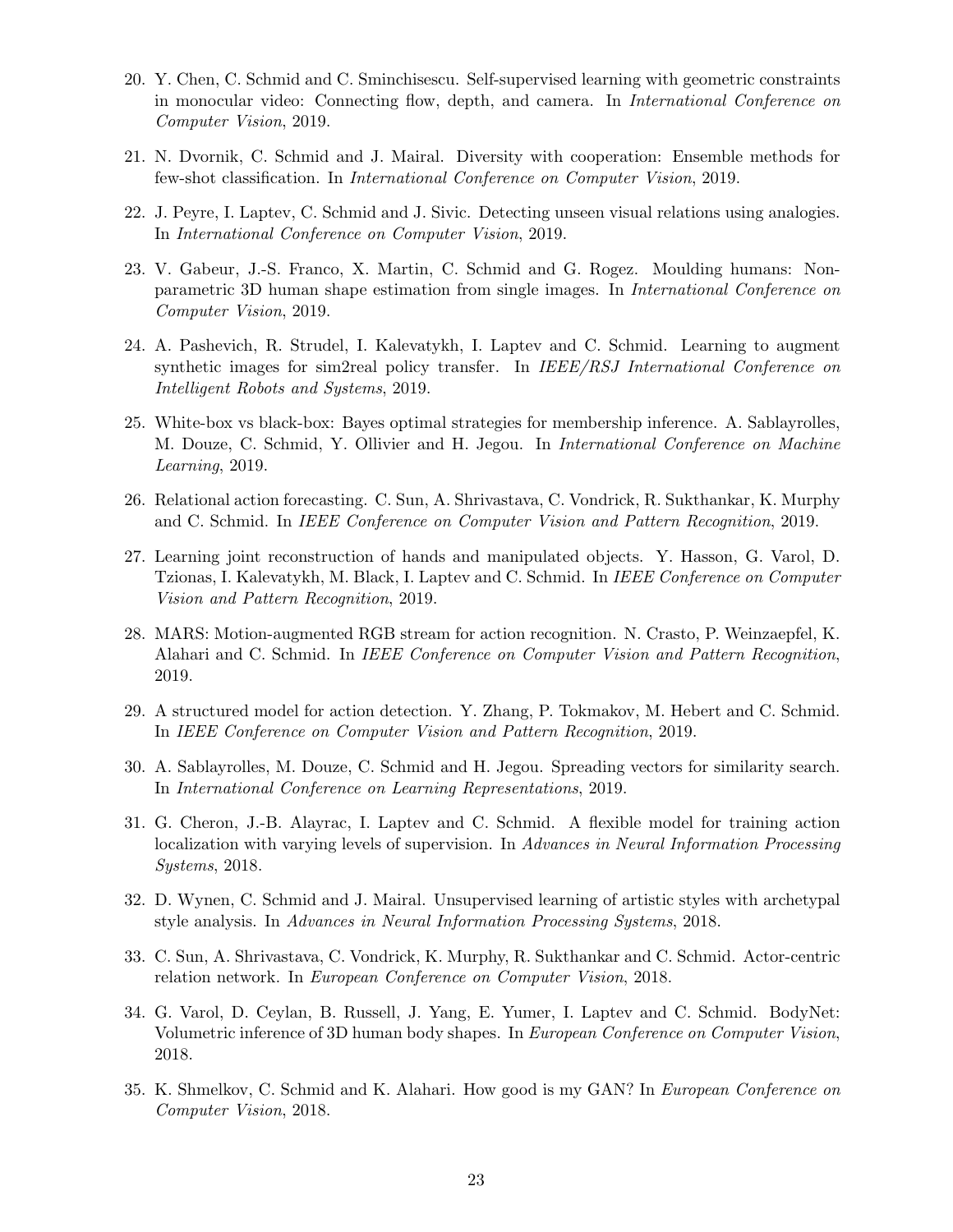- 36. N. Dvornik, J. Mairal and C. Schmid. Modeling visual context is key to augmenting object detection datasets. In European Conference on Computer Vision, 2018.
- 37. F. Castro, M. Marn-Jimenez, N. Guil, C. Schmid and K. Alahari. End-to-end incremental learning. In European Conference on Computer Vision, 2018.
- 38. C. Gu, C. Sun, D. Ross, C. Vondrick, C. Pantofaru, Y. Li, S. Vijayanarasimhan, G. Toderici, S. Ricco, R. Sukthankar, C. Schmid and J. Malik. AVA: A video dataset of spatio-temporally localized atomic visual actions. In IEEE Conference on Computer Vision and Pattern Recognition, 2018.
- 39. G. Sigurdsson, A. Gupta, C. Schmid, A. Farhadi and K. Alahari. Actor and observer: Joint modeling of first and third-person videos. In IEEE Conference on Computer Vision and Pattern Recognition, 2018.
- 40. V. Choutas, P. Weinzaepfel, J. Revaud and C. Schmid. PoTion: Pose MoTion representation for action recognition In IEEE Conference on Computer Vision and Pattern Recognition, 2018.
- 41. V. Kalogeiton, P. Weinzaepfel, V. Ferrari and C. Schmid. Action tubelet detector for spatiotemporal action localization. In International Conference on Computer Vision, 2017.
- 42. V. Kalogeiton, P. Weinzaepfel, V. Ferrari and C. Schmid. Joint learning of object and action detectors. In International Conference on Computer Vision, 2017.
- 43. M. Pedersoli, T. Lucas, C. Schmid and J. Verbeek. Areas of attention for image captioning. In International Conference on Computer Vision, 2017.
- 44. J. Peyre, I. Laptev, C. Schmid and J. Sivic. Weakly-supervised learning of visual relations. In International Conference on Computer Vision, 2017.
- 45. K. Han, R. Rezende, B. Ham, K.-Y. Wong, M. Cho, C. Schmid and J. Ponce. SCNet: Learning semantic correspondence. In International Conference on Computer Vision, 2017.
- 46. K. Shmelkov, C. Schmid and K. Alahari. Incremental learning of object detectors without catastrophic forgetting. In International Conference on Computer Vision, 2017.
- 47. P. Tokmakov, K. Alahari and C. Schmid. Learning video object segmentation with visual memory. In International Conference on Computer Vision, 2017.
- 48. N. Dvornik, K. Shmelkov, J. Mairal and C. Schmid. BlitzNet: A real-time deep network for scene understanding. In International Conference on Computer Vision, 2017.
- 49. P. Tokmakov, K. Alahari and C. Schmid. Learning motion patterns in videos. In IEEE Conference on Computer Vision and Pattern Recognition, 2017.
- 50. G. Varol, J. Romero, X. Martin, N. Mahmood, M. Black, I. Laptev and C. Schmid. Learning from synthetic humans. In IEEE Conference on Computer Vision and Pattern Recognition, 2017.
- 51. G. Rogez, P. Weinzaepfel and C. Schmid. LCR-Net: Localization-Classification-Regression for human pose. In IEEE Conference on Computer Vision and Pattern Recognition, 2017.
- 52. G. Rogez and C. Schmid. MoCap-guided data augmentation for 3D pose estimation in the wild. In Advances in Neural Information Processing Systems, 2016.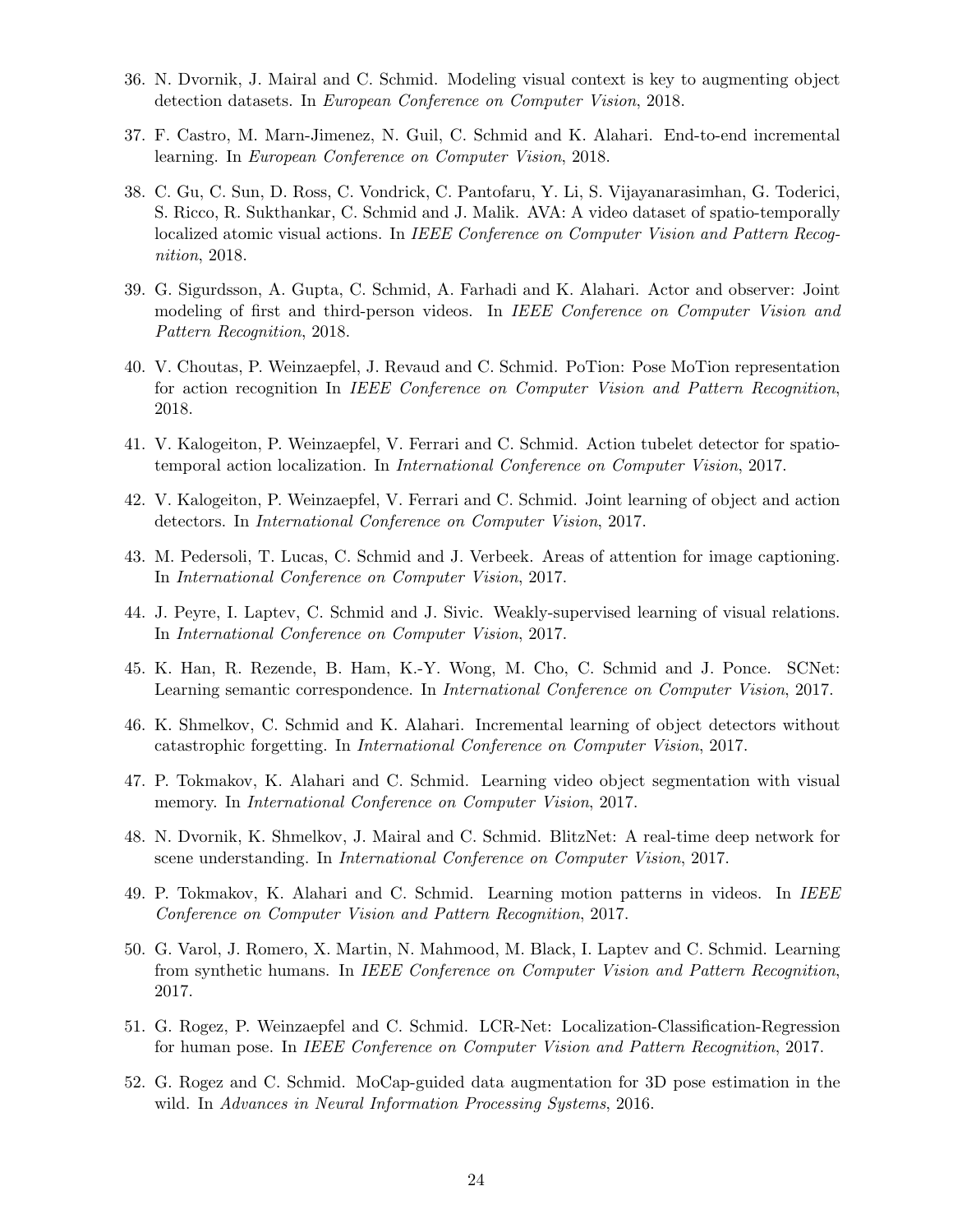- 53. P. Tokmakov, K. Alahari, C. Schmid. Weakly-supervised semantic segmentation using motion cues. In European Conference on Computer Vision, 2016.
- 54. X. Peng and C. Schmid. Multi-region two-stream R-CNN for action detection. In European Conference on Computer Vision, 2016.
- 55. B. Ham, M. Cho, C. Schmid and J. Ponce. Proposal Flow. In IEEE Conference on Computer Vision and Pattern Recognition, 2016.
- 56. G. Cheron, I. Laptev and C. Schmid. P-CNN: Pose-based CNN features for action recognition. In International Conference on Computer Vision, 2015.
- 57. P. Weinzaepfel, Z. Harchaoui and C. Schmid. Learning to track for spatio-temporal action localization. In International Conference on Computer Vision, 2015.
- 58. Y. Hua, K. Alahari and C. Schmid. Online object tracking with proposal selection. In International Conference on Computer Vision, 2015.
- 59. M. Paulin, M. Douze, Z. Harchaoui, J. Mairal, F. Perronnin and C. Schmid. Local convolutional features with unsupervised training for image retrieval. In International Conference on Computer Vision, 2015.
- 60. P. Bojanowski, R. Lajugie, E. Grave, F. Bach, I. Laptev, J. Ponce and C. Schmid. Weaklysupervised alignment of video with text. In International Conference on Computer Vision, 2015.
- 61. S. Kwak, M. Cho, I. Laptev, J. Ponce and C. Schmid. Unsupervised object discovery and tracking in video collections. In International Conference on Computer Vision, 2015.
- 62. J. Revaud, P. Weinzaepfel, Z. Harchaoui and C. Schmid. EpicFlow: Edge-preserving interpolation of correspondences for optical flow. In IEEE Conference on Computer Vision and Pattern Recognition, 2015.
- 63. M. Cho, S. Kwak, C. Schmid and J. Ponce. Unsupervised object discovery and localization in the wild: Part-based matching with bottom-up region proposals. In IEEE Conference on Computer Vision and Pattern Recognition, 2015.
- 64. P. Weinzaepfel, J. Revaud, Z. Harchaoui and C. Schmid. Learning to Detect Motion Boundaries. In IEEE Conference on Computer Vision and Pattern Recognition, 2015.
- 65. J. Mairal, P. Koniusz, Z. Harchaoui and C. Schmid. Convolutional kernel networks. In Advances in Neural Information Processing Systems, 2014.
- 66. P. Bojanowski, R. Lajugie, F. Bach, I. Laptev, J. Ponce, C. Schmid and J. Sivic. Weakly supervised action labeling in videos under ordering constraints. In European Conference on Computer Vision, 2014.
- 67. D. Potapov, M. Douze, Z. Harchaoui and C. Schmid. Category-specific video summarization. In European Conference on Computer Vision, 2014.
- 68. Y. Hua, K. Alahari and C. Schmid. Occlusion and motion reasoning for long-term tracking. In European Conference on Computer Vision, 2014.
- 69. D. Oneata, J. Revaud, J. Verbeek and C. Schmid. Spatio-temporal object detection proposals. In European Conference on Computer Vision, 2014.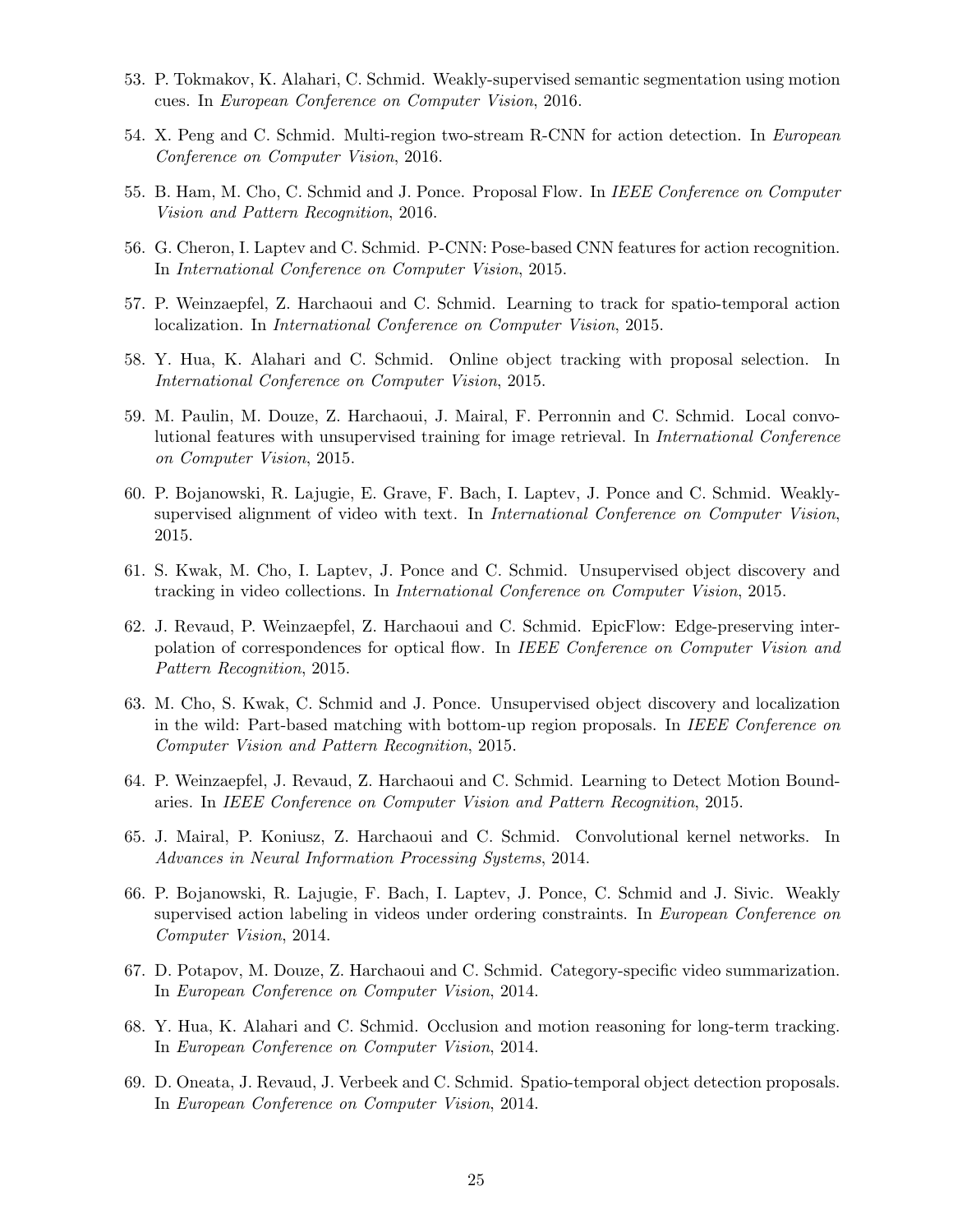- 70. D. Oneata, J. Verbeek and C. Schmid. Efficient action localization with approximately normalized Fisher vectors. In IEEE Conference on Computer Vision and Pattern Recognition, 2014.
- 71. A. Cherian, J. Mairal, K. Alahari and C. Schmid. Mixing body-part sequences for human pose estimation. In IEEE Conference on Computer Vision and Pattern Recognition, 2014.
- 72. G. Cinbis, J. Verbeek and C. Schmid. Multi-fold MIL training for weakly supervised object localization. In IEEE Conference on Computer Vision and Pattern Recognition, 2014.
- 73. M. Paulin, J. Revaud, Z. Harchaoui, F. Perronnin and C. Schmid. Transformation pursuit for image classification. In IEEE Conference on Computer Vision and Pattern Recognition, 2014.
- 74. H. Wang and C. Schmid. Action recognition with improved trajectories. In International Conference on Computer Vision, 2013.
- 75. D. Oneata, J. Verbeek and C. Schmid. Action and event recognition with Fisher vectors on a compact feature set. In International Conference on Computer Vision, 2013.
- 76. G. Cinbis, J. Verbeek and C. Schmid. Segmentation driven object detection with Fisher vectors. In International Conference on Computer Vision, 2013.
- 77. S. Zuffi, J. Romero, C. Schmid, M. Black. Estimating human pose with flowing puppets. In International Conference on Computer Vision, 2013.
- 78. H. Jhuang, J. Gall, S. Zuffi, C. Schmid, M. Black. Towards understanding action recognition. In International Conference on Computer Vision, 2013.
- 79. P. Weinzaepfel, J. Revaud, Z. Harchaoui and C. Schmid. DeepFlow: Large displacement optical flow with deep matching. In International Conference on Computer Vision, 2013.
- 80. P. Bojanowski, F. Bach, I. Laptev, J. Ponce, C. Schmid and J. Sivic. Finding actors and actions in movies. In International Conference on Computer Vision, 2013.
- 81. M. Douze, J. Revaud, C. Schmid and H. Jegou. Stable hyper-pooling and query expansion for event detection. In International Conference on Computer Vision, 2013.
- 82. J. Revaud, M. Douze, C. Schmid, H. Jegou. Event retrieval in large video collections with circulant temporal encoding. In IEEE Conference on Computer Vision and Pattern Recognition, 2013.
- 83. Z. Akata, F. Perronnin, Z. Harchaoui and C. Schmid. Label-embedding for attribute-based classification. In IEEE Conference on Computer Vision and Pattern Recognition, 2013.
- 84. G. Sharma, F. Jurie and C. Schmid. Expanded parts model for human attribute and action recognition in still images. In IEEE Conference on Computer Vision and Pattern Recognition, 2013.
- 85. J. Revaud, M. Douze and C. Schmid. Correlation-based burstiness for logo retrieval. In ACM International Conference on Multimedia, 2012.
- 86. F. Perronnin, Z. Akata and Z. Harchaoui and C. Schmid. Towards good practice in largescale learning for image classification. In IEEE Conference on Computer Vision and Pattern Recognition, 2012.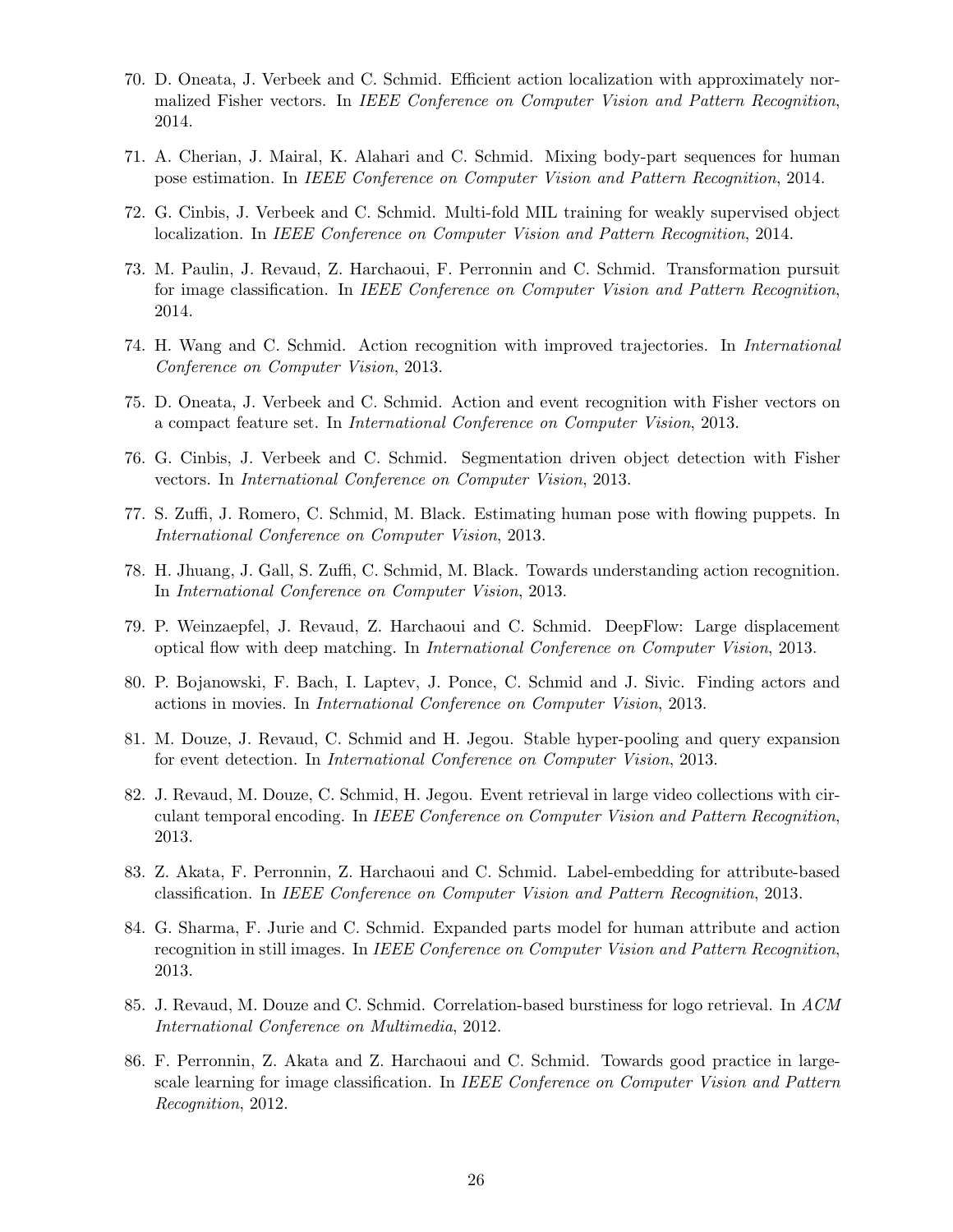- 87. A. Prest, C. Leistner, J. Civera, C. Schmid and V. Ferrari. Learning object class detectors from weakly annotated video. In IEEE Conference on Computer Vision and Pattern Recognition, 2012.
- 88. G. Cinbis, J. Verbeek, C. Schmid. Image categorization using Fisher kernels of non-iid image models. In IEEE Conference on Computer Vision and Pattern Recognition, 2012.
- 89. G. Sharma, F. Jurie and C. Schmid. Discriminative spatial saliency for image classification. In IEEE Conference on Computer Vision and Pattern Recognition, 2012.
- 90. R. Cinbis, J. Verbeek and C. Schmid. Unsupervised metric learning for face identification in TV Video. In International Conference on Computer Vision, 2011.
- 91. H. Wang, A. Kläser, C. Schmid and L. Cheng-Lin. Action recognition by dense trajectories. In IEEE Conference on Computer Vision and Pattern Recognition, 2011.
- 92. A. Gaidon, Z. Harchaoui and C. Schmid. Actom sequence models for efficient action detection. In IEEE Conference on Computer Vision and Pattern Recognition, 2011.
- 93. M. Douze, A. Ramisa and C. Schmid. Combining attributes and Fisher vectors for efficient image retrieval. In IEEE Conference on Computer Vision and Pattern Recognition, 2011.
- 94. M. Guillaumin and J. Verbeek and C. Schmid. Multiple instance metric learning from automatically labeled bags of faces. In European Conference on Computer Vision, 2010.
- 95. M. Douze, H. Jegou, C. Schmid and P. Perez. Compact video description with precise temporal alignment. In European Conference on Computer Vision, 2010.
- 96. J. Liebelt and C. Schmid. Multi-view object class detection with a 3D geometric model. In IEEE Conference on Computer Vision and Pattern Recognition, 2010.
- 97. M. Guillaumin, J. Verbeek and C. Schmid. Multimodal semi-supervised learning for image classification. In IEEE Conference on Computer Vision and Pattern Recognition, 2010.
- 98. H. Jegou, M. Douze, C. Schmid and P. Perez. Aggregating local descriptors into a compact image representation. In IEEE Conference on Computer Vision and Pattern Recognition, 2010.
- 99. M. Guillaumin, T. Mensink, J. Verbeek and C. Schmid. TagProp: Discriminative metric learning in nearest neighbor models for image auto-annotation. In International Conference on Computer Vision, 2009.
- 100. M. Guillaumin, J. Verbeek and C. Schmid. Is that you? Metric learning approaches for face identification. In International Conference on Computer Vision, 2009.
- 101. H. Harzallah, F. Jurie and C. Schmid. Combining efficient object localization and image classification. In International Conference on Computer Vision, 2009.
- 102. H. Jegou, M Douze and C. Schmid. Packing bag-of-features. In International Conference on Computer Vision, 2009.
- 103. M. Douze, H. Jegou, H. Sandhawalia, L. Amsaleg and C. Schmid. Evaluation of GIST descriptors for web-scale image search. In ACM International Conference on Image and Video Retrieval, 2009.
- 104. H. Jegou, M. Douze and C. Schmid. On the burstiness of visual elements. In IEEE Conference on Computer Vision and Pattern Recognition, 2009.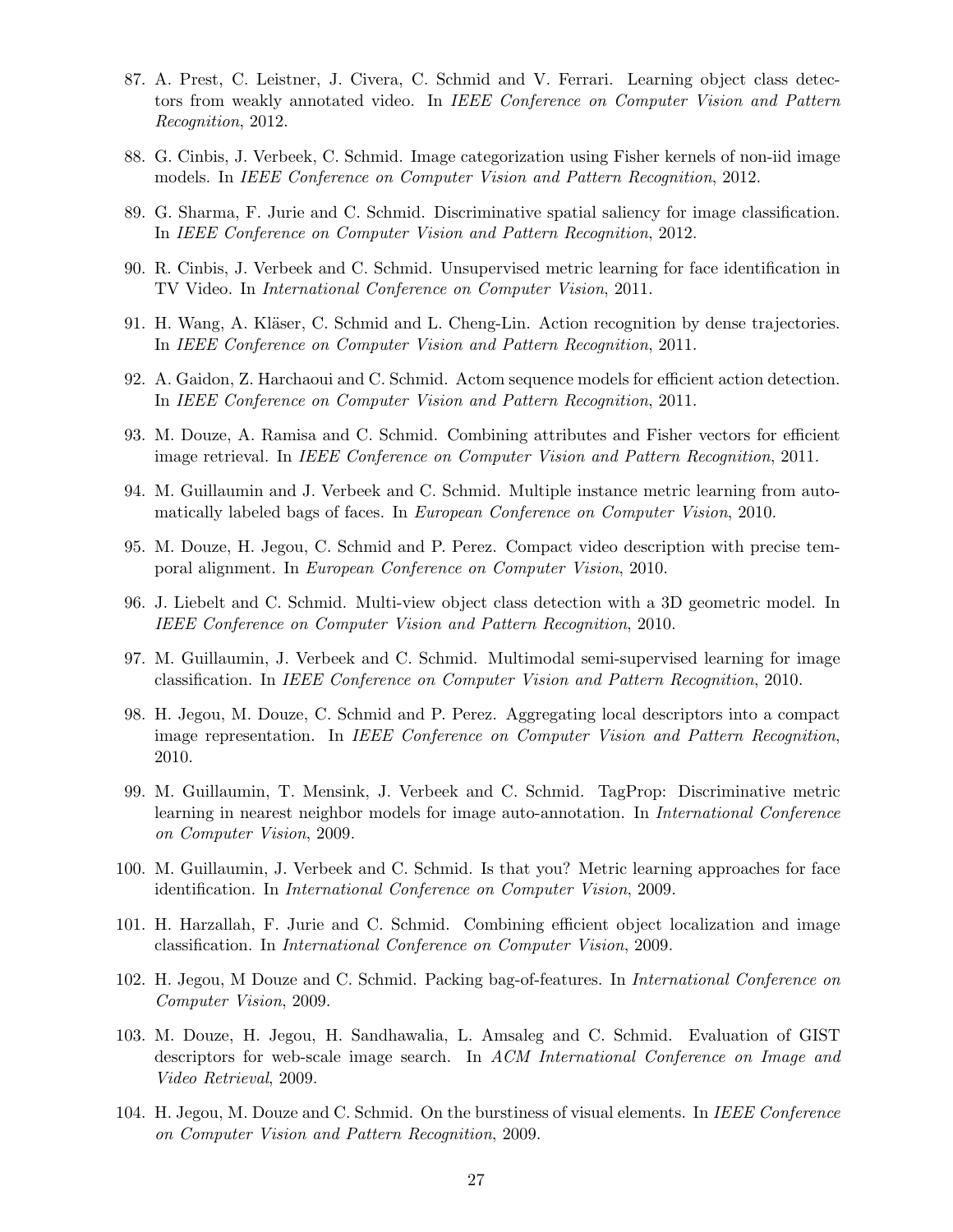- 105. T. Jiang, F. Jurie and C. Schmid. Learning shape prior models for object matching. In IEEE Conference on Computer Vision and Pattern Recognition, 2009.
- 106. M. Marszałek, I. Laptev and C. Schmid. Actions in context. In IEEE Conference on Computer Vision and Pattern Recognition, 2009.
- 107. H. Jegou, M. Douze and C. Schmid. Hamming embedding and weak geometric consistency for large scale image search. In European Conference on Computer Vision, 2008.
- 108. M. Marszalek and C. Schmid. Constructing category hierarchies for visual recognition. In European Conference on Computer Vision, 2008.
- 109. C. Pantofaru, C. Schmid and M. Hebert. Object recognition by integrating multiple image segmentations. In European Conference on Computer Vision, 2008.
- 110. I. Laptev, M. Marszalek, C. Schmid and B. Rozenfeld. Learning realistic human actions from movies. In IEEE Conference on Computer Vision and Pattern Recognition, 2008.
- 111. M. Guillaumin, T. Mensink, J. Verbeek and C. Schmid. Automatic face naming with captionbased supervision. In IEEE Conference on Computer Vision and Pattern Recognition, 2008.
- 112. J. Liebelt, C. Schmid and K. Schertler. Viewpoint-independent object class detection using 3D feature maps. In IEEE Conference on Computer Vision and Pattern Recognition, 2008. Best poster award, honorable mention.
- 113. H. Jegou, L. Amsaleg, C. Schmid and Patrick Gros. Query-adaptative locality sensitive hashing. In IEEE International Conference on Acoustics, Speech, and Signal Processing, 2008.
- 114. T. Tuytelaars and C. Schmid. Vector quantizing feature space with a regular lattice. In IEEE International Conference on Computer Vision, 2007.
- 115. J. van de Weijer, C. Schmid and J.J. Verbeek. Using high-level visual information for color constancy. In IEEE International Conference on Computer Vision, 2007.
- 116. H. Jegou, H. Harzallah and C. Schmid. A contextual dissimilarity measure for accurate and efficient image search. In IEEE Conference on Computer Vision and Pattern Recognition, 2007.
- 117. V. Ferrari, F. Jurie and C. Schmid. Accurate object detection with deformable shape models learnt from images. In IEEE Conference on Computer Vision and Pattern Recognition, 2007.
- 118. M. Marszalek and C. Schmid. Accurate object localization with shape masks. In IEEE Conference on Computer Vision and Pattern Recognition, 2007.
- 119. A. Kushal, C. Schmid and J. Ponce. Flexible object models for category-level 3D object recognition. In IEEE Conference on Computer Vision and Pattern Recognition, 2007.
- 120. J. van de Weijer, C. Schmid and J. Verbeek. Learning color names from real-world images. In IEEE Conference on Computer Vision and Pattern Recognition, 2007.
- 121. M. Marszalek and C. Schmid. Semantic hierarchies for visual object recognition. In IEEE Conference on Computer Vision and Pattern Recognition, 2007.
- 122. J. van de Weijer and C. Schmid. Applying color names to image description. In IEEE International Conference on Image Processing, 2007.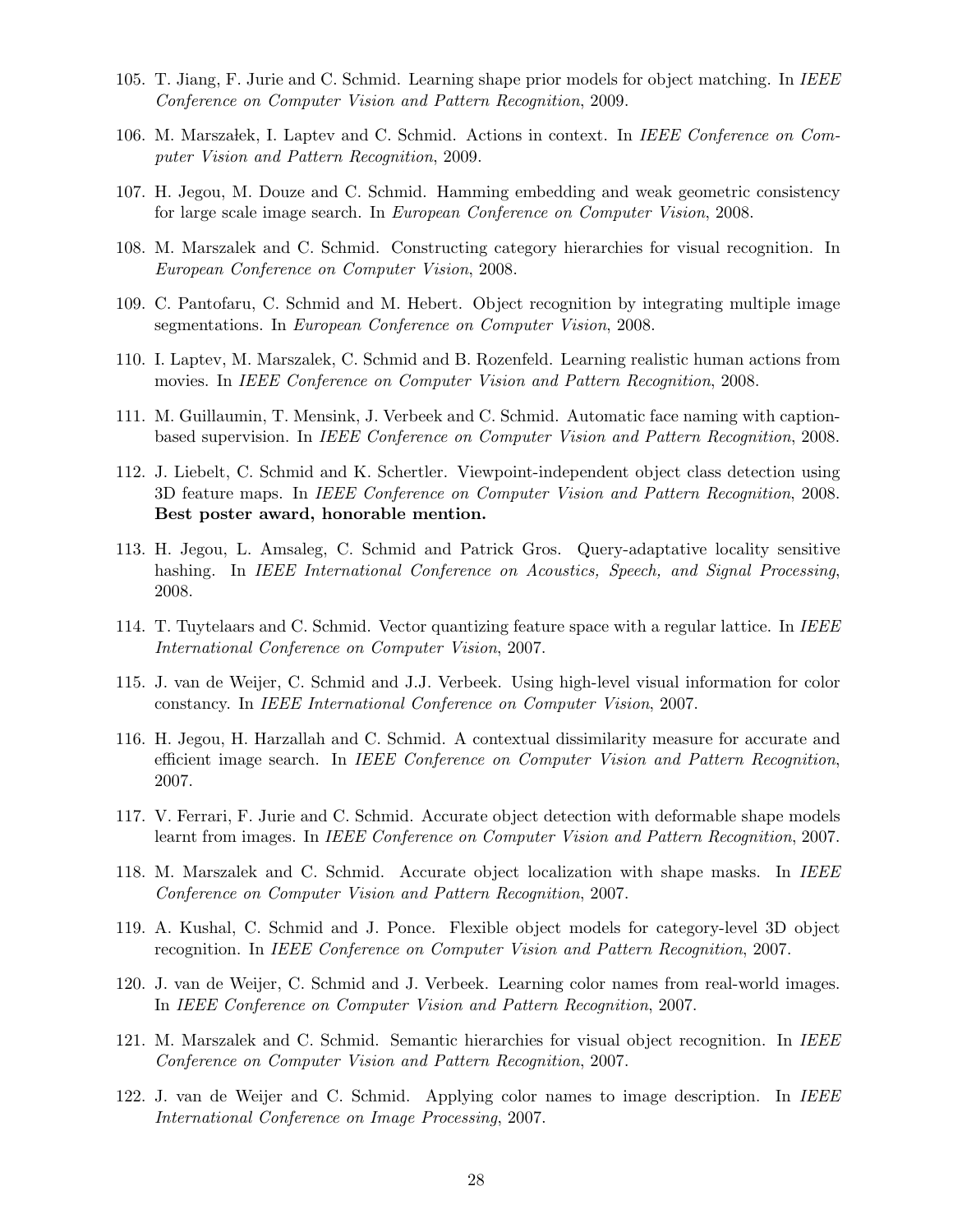- 123. M. Marszalek and C. Schmid. Spatial weighting for bag-of-features. In IEEE Conference on Computer Vision and Pattern Recognition, 2006.
- 124. S. Lazebnik, C. Schmid and J. Ponce. Beyond bags of features: spatial pyramid matching for recognizing natural scene categories. In IEEE Conference on Computer Vision and Pattern Recognition, 2006.
- 125. J. van de Weijer and C. Schmid. Blur robust and color constant image description. In IEEE International Conference on Image Processing, 2006.
- 126. J. van de Weijer and C. Schmid. Coloring local feature extraction. In European Conference on Computer Vision, vol. 2, pages 334–348, 2006.
- 127. G. Dorko and C. Schmid. Maximally stable local description for scale selection. In European Conference on Computer Vision, 2006.
- 128. N. Dalal, B. Triggs and C. Schmid. Human detection using oriented histograms of flow and appearance. In European Conference on Computer Vision, 2006.
- 129. C. Bouveyron, S. Girard and C. Schmid. High dimensional data clustering. In 17th International Conference on Computational Statistics, pages 812–820, 2006.
- 130. S. Lazebnik, C. Schmid and J. Ponce. A maximum entropy framework for part-based texture and object recognition. In IEEE International Conference on Computer Vision, 2005.
- 131. C. Bouveyron, S. Girard and C. Schmid. High dimensional discriminant analysis. In International Symposium on Applied Stochastic Models and Data Analysis, 2005.
- 132. J. Blanchet, F. Forbes and C. Schmid. Markov random fields for recognizing textures modeled by feature vectors. In International Symposium on Applied Stochastic Models and Data Analysis, 2005.
- 133. F. Jurie and C. Schmid. Scale-invariant shape features for recognition of object categories. In IEEE Conference on Computer Vision and Pattern Recognition, vol. 2, pages 90-96, 2004.
- 134. F. Rothganger, S. Lazebnik, C. Schmid and J. Ponce. Segmenting, modeling and matching video clips containing multiple moving objects. In IEEE Conference on Computer Vision and Pattern Recognition, vol. 2, pages 914-921, 2004.
- 135. K. Mikolajczk, C. Schmid and A. Zisserman. Human detection based on a probabilistic assembly of robust part detectors. In European Conference on Computer Vision, vol. 1, pages 69-82, 2004.
- 136. G. Dorko and C. Schmid. Selection of scale-invariant parts for object class recognition. In International Conference on Computer Vision, vol. 1, pages 634-640, 2003.
- 137. S. Lazebnik, C. Schmid and J. Ponce. Affine-invariant local descriptors and neighborhood statistics for texture recognition. In IEEE International Conference on Computer Vision, vol. 1, pages 649-655, 2003.
- 138. K. Mikolajczk and C. Schmid. A performance evaluation of local descriptors. In IEEE Conference on Computer Vision and Pattern Recognition, vol. 2, pages 257–263, 2003.
- 139. S. Lazebnik, C. Schmid and J. Ponce. Sparse texture representation using affine-invariant neighborhoods. In IEEE Conference on Computer Vision and Pattern Recognition, vol. 2, pages 319-324, 2003.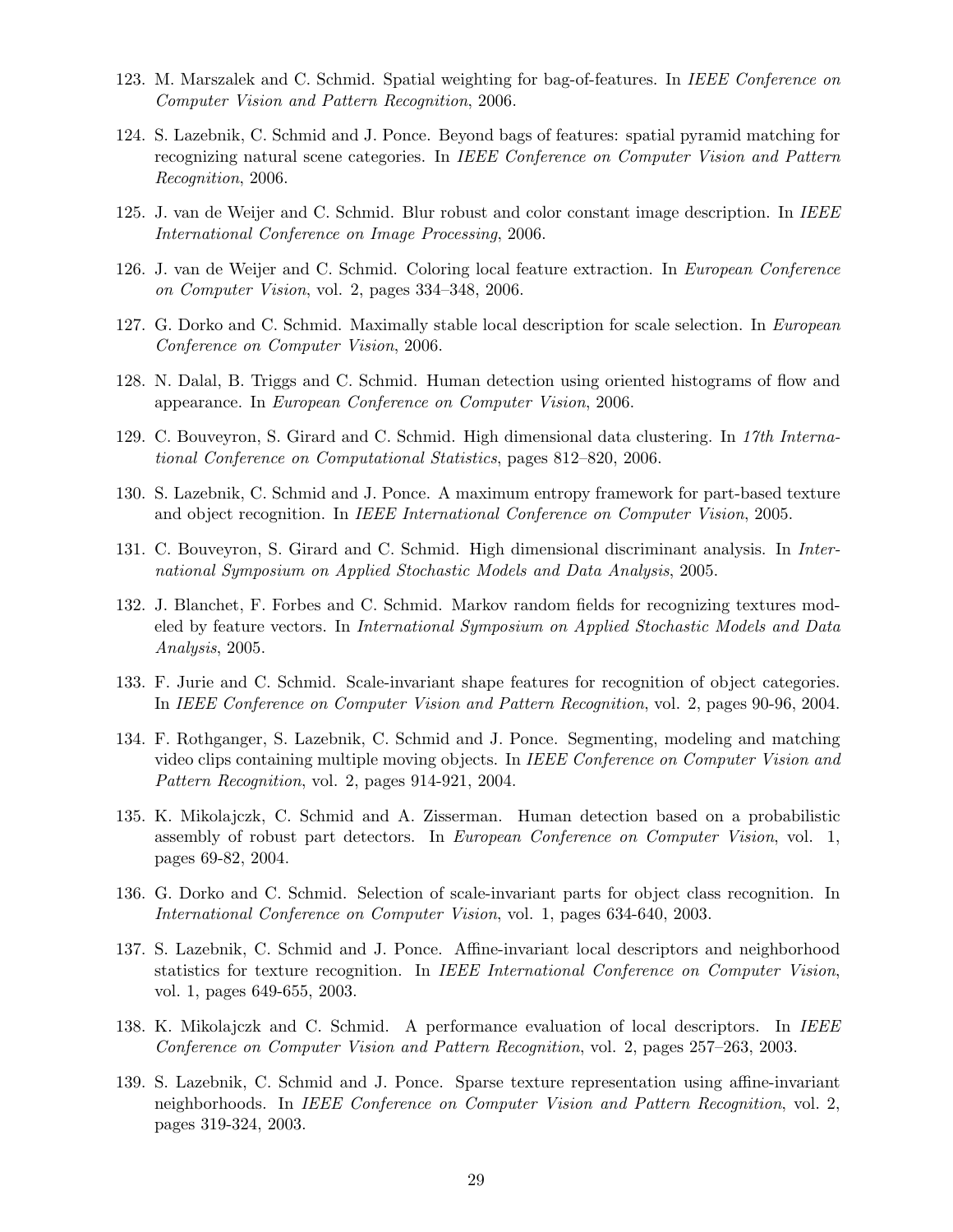- 140. F. Rothganger, S. Lazebnik, C. Schmid and J. Ponce. 3D object modeling and recognition using affine-invariant patches and multi-view spatial constraints. In IEEE Conference on Computer Vision and Pattern Recognition, vol. 2, pages 272-277, 2003.
- 141. K. Mikolajczk and C. Schmid. An affine invariant interest point detector. In European Conference on Computer Vision, vol. 1, pages 128-142, 2002.
- 142. R. Ronfard, C. Schmid and B. Triggs. Learning to parse pictures of people. In European Conference on Computer Vision, vol. 4, pages 700-714, 2002.
- 143. S. Lazebnik, A. Sethi, C. Schmid, D. Kriegman, J. Ponce and M. Hebert. On pencils of tangent planes and the recognition of smooth 3D shapes from silhouettes. In European Conference on Computer Vision, vol. 3, pages 651-665, 2002.
- 144. C. Schmid. Constructing models for content-based image retrieval. In IEEE Conference on Computer Vision and Pattern Recognition, vol. 2, pages 39-45, 2001.
- 145. K. Mikolajczk, R. Choudhury and C. Schmid. Face detection in a video sequence a temporal approach. In IEEE Conference on Computer Vision and Pattern Recognition, vol. 2, pages 96-101, 2001.
- 146. K. Mikolajczyk and C. Schmid. Indexing based on scale invariant interest points. In IEEE International Conference on Computer Vision, vol. 1, pages 525-531, 2001.
- 147. V. Vogelhuber and C. Schmid. Face detection based on generic local descriptors and spatial constraints. In International Conference on Pattern Recognition, vol. 1, pages 1084–1087, 2000.
- 148. Y. Dufournaud, C. Schmid and R. Horaud. Matching images with different resolutions. In IEEE Conference on Computer Vision and Pattern Recognition, vol. 1, pages 612-618, 2000.
- 149. C. Baillard, C. Schmid, A. Zisserman and A. Fitzgibbon. Automatic line matching and 3D reconstruction of buildings from multiple views. In ISPRS Conference on Automatic Extraction of GIS Objects from Digital Imagery, IAPRS vol. 32, Part 3-2W5, pages 69-80, 1999. Best paper award.
- 150. C. Schmid. A structured probabilistic model for recognition. In IEEE Conference on Computer Vision and Pattern Recognition, vol. 2, pages 485-490, 1999.
- 151. C. Schmid and A. Zisserman. The geometry and matching of curves in multiple views. In European Conference on Computer Vision, vol. 1, pages 394-409, 1998.
- 152. C. Schmid, R. Mohr and C. Bauckhage. Comparing and evaluating interest points. In IEEE International Conference on Computer Vision, pages 230–235, 1998.
- 153. R. Mohr, S. Picard and C. Schmid. Bayesian decision versus voting for image retrieval. In International Conference on Computer Analysis of Images and Patterns, pages 376–383, 1997.
- 154. C. Schmid and A. Zisserman. Automatic line matching across views. In IEEE Conference on Computer Vision and Pattern Recognition, pages 666-671, 1997.
- 155. C. Schmid and R. Mohr. Combining greyvalue invariants with local constraints for object recognition. In IEEE Conference on Computer Vision and Pattern Recognition, pages 872- 877, 1996.
- 156. C. Schmid and R. Mohr. Image retrieval using local characterization. In IEEE International Conference on Image Processing, vol. 2, pages 781–784, 1996.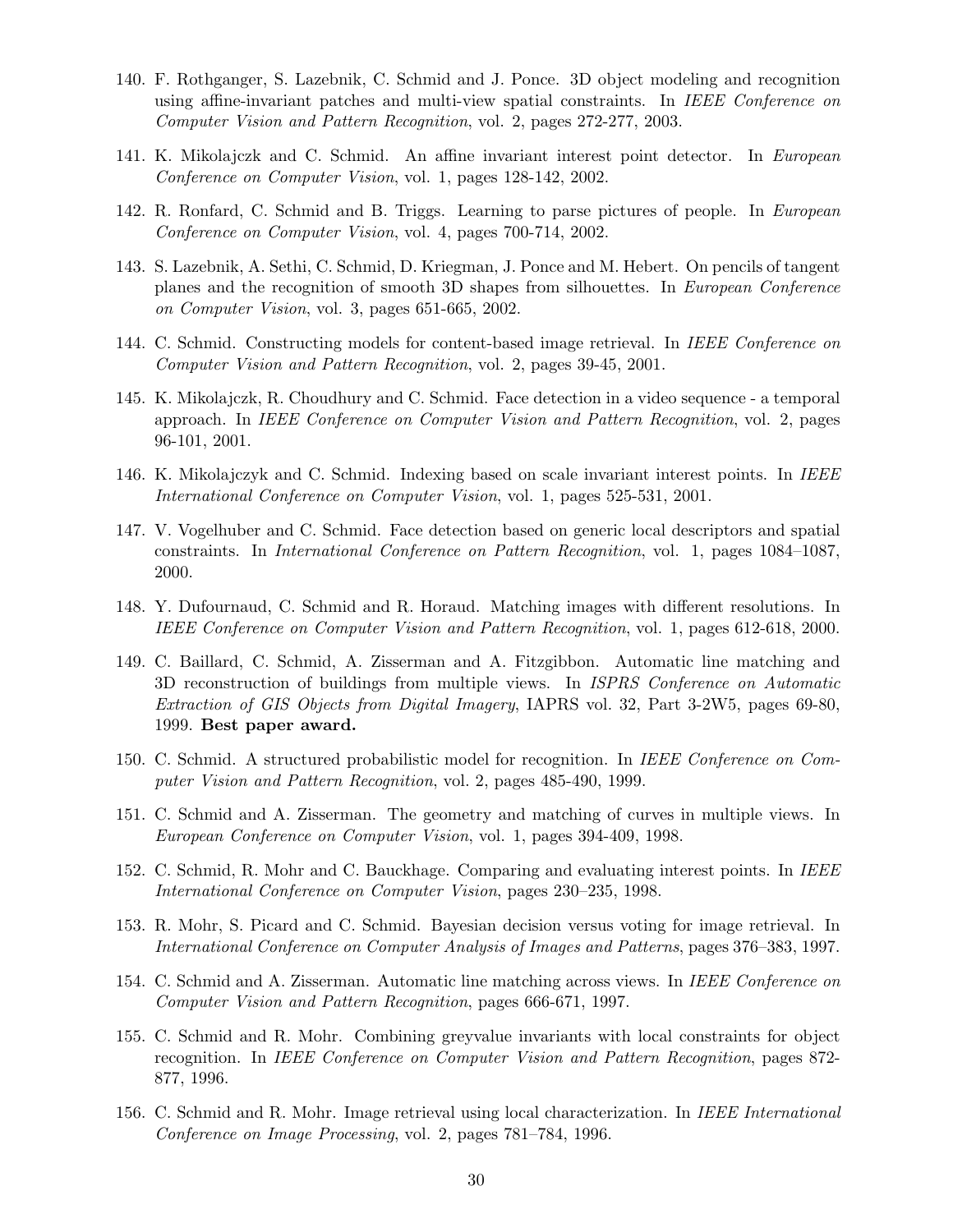- 157. P. Bobet and C. Schmid. Obstacle detection analysis. In IEEE Conference on Computer Vision and Pattern Recognition, pages 796-799, 1994.
- 158. J. Crowley, P. Bobet and C. Schmid. Dynamic calibration of an active stereo head. In IEEE International Conference on Computer Vision, pages 734–739, 1993.
- 159. J. Crowley, P. Bobet and C. Schmid. Maintaining stereo calibration by tracking image points. In IEEE Conference on Computer Vision and Pattern Recognition, pages 483-488, 1993.
- 160. J. Crowley, P. Bobet and C. Schmid. Auto-calibration of a stereo head to object centered reference frames. In International Conference on Intelligent Autonomous Systems, 1993.

#### Refereed national conferences

- 1. V. Sydorov, K. Alahari and C. Schmid. Focused attention for action recognition. In British Machine Vision Conference, 2019.
- 2. N. Chesneau, G. Rogez, K. Alahari and C. Schmid. Detecting parts for action localization. In British Machine Vision Conference, 2017.
- 3. M. Paulin, J. Revaud, Z. Harchaoui, F. Perronnin and C. Schmid. Selection itrative de transformations pour la classification d'images. In Congrès de Reconnaissance des Formes et Intelligence Artificielle, 2014.
- 4. A. Gaidon, Z. Harchaoui and C. Schmid. Recognizing activities with cluster-trees of tracklets. In British Machine Vision Conference, 2012.
- 5. A. Gaidon, Z. Harchaoui and C. Schmid. A time series kernel for action recognition. In British Machine Vision Conference, 2011.
- 6. H. Jegou, M. Douze and C. Schmid. Représentation compacte des sacs de mots pour l'indexation d'images. In Congrès de Reconnaissance des Formes et Intelligence Artificielle, 2010.
- 7. M. Guillaumin, T. Mensink, J. Verbeek and C. Schmid. Apprentissage de distance pour l'annotation d'images par plus proches voisins. In Congrès de Reconnaissance des Formes et Intelligence Artificielle, 2010.
- 8. A. Gaidon, M. Marszałek and C. Schmid. Mining visual actions from movies. In British Machine Vision Conference, 2009.
- 9. H. Wang, M. M. Ullah, A. Kläser, I. Laptev and C. Schmid. Evaluation of local spatiotemporal features for action recognition. In British Machine Vision Conference, 2009.
- 10. A. Kläser, M. Marszalek and C. Schmid. A spatio-temporal descriptor based on 3D-gradients. In British Machine Vision Conference, 2008.
- 11. C. Bouveyron, J. Kannala, C. Schmid and S. Girard. Object localization by subspace clustering of local descriptors. In 5th Indian Conference on Computer Vision, Graphics and Image Processing, 2006. Best paper award, honorable mention.
- 12. M. Heikkilä, M. Pietikäinen and C. Schmid. Description of interest regions with centersymmetric local binary patterns. In 5th Indian Conference on Computer Vision, Graphics and Image Processing, 2006.